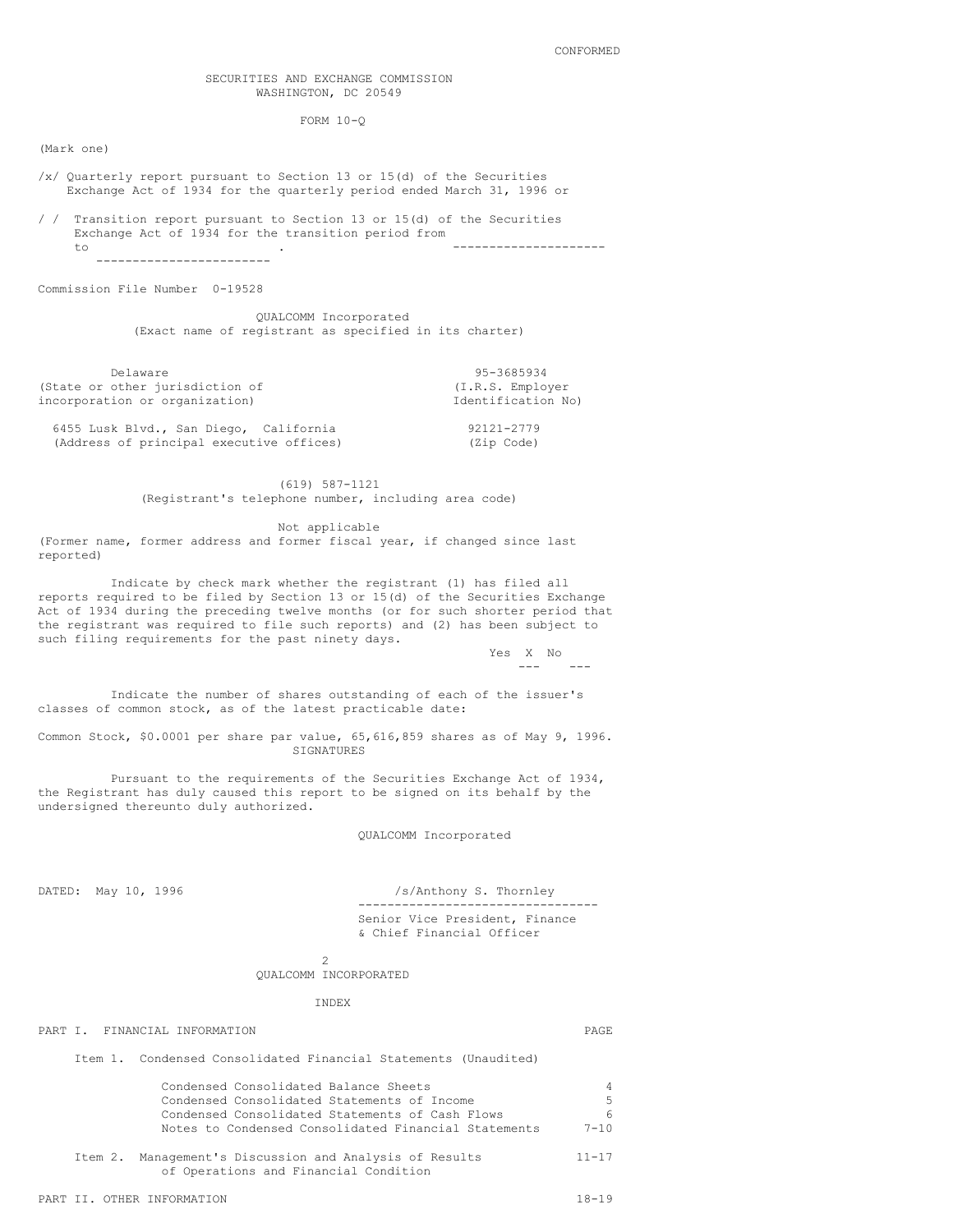## Exhibit 11.1-Computation of Earnings Per Share

3

PART I. FINANCIAL INFORMATION

ITEM 1. CONDENSED CONSOLIDATED FINANCIAL STATEMENTS

#### QUALCOMM INCORPORATED

CONDENSED CONSOLIDATED BALANCE SHEETS (In thousands, except per share data) (Unaudited)

ASSETS

<TABLE> <CAPTION>

|                                                                                                                                          | March 31, 1996<br>______________                                                                                                                                                                                                                                                                                                                                                                                                                                                                                                 | September 24, 1995<br>__________________                                                                                                                                                                                                                                                                                                                                                                                                                                                                               |
|------------------------------------------------------------------------------------------------------------------------------------------|----------------------------------------------------------------------------------------------------------------------------------------------------------------------------------------------------------------------------------------------------------------------------------------------------------------------------------------------------------------------------------------------------------------------------------------------------------------------------------------------------------------------------------|------------------------------------------------------------------------------------------------------------------------------------------------------------------------------------------------------------------------------------------------------------------------------------------------------------------------------------------------------------------------------------------------------------------------------------------------------------------------------------------------------------------------|
| $<$ S $>$                                                                                                                                | <<                                                                                                                                                                                                                                                                                                                                                                                                                                                                                                                               | <<                                                                                                                                                                                                                                                                                                                                                                                                                                                                                                                     |
| CURRENT ASSETS:<br>Cash and cash equivalents<br>Investments<br>Accounts receivable, net<br>Inventories<br>Other current assets           | \$220,221<br>142,524<br>132,908<br>108,535<br>21,355<br>--------                                                                                                                                                                                                                                                                                                                                                                                                                                                                 | \$500,629<br>66,335<br>82,733<br>44,010<br>10,923<br>$---------$                                                                                                                                                                                                                                                                                                                                                                                                                                                       |
| Total current assets<br>PROPERTY, PLANT AND EQUIPMENT, NET<br>INVESTMENTS<br>OTHER ASSETS                                                | 625,543<br>261,369<br>17,029<br>70,112<br>---------                                                                                                                                                                                                                                                                                                                                                                                                                                                                              | 704,630<br>185,513<br>12,032<br>38,542<br>---------                                                                                                                                                                                                                                                                                                                                                                                                                                                                    |
| TOTAL ASSETS                                                                                                                             | \$974,053<br>$\begin{tabular}{ll} \multicolumn{3}{l}{{\color{blue}\textbf{1}}}\\ \multicolumn{3}{l}{\color{blue}\textbf{2}}\\ \multicolumn{3}{l}{\color{blue}\textbf{2}}\\ \multicolumn{3}{l}{\color{blue}\textbf{3}}\\ \multicolumn{3}{l}{\color{blue}\textbf{4}}\\ \multicolumn{3}{l}{\color{blue}\textbf{4}}\\ \multicolumn{3}{l}{\color{blue}\textbf{5}}\\ \multicolumn{3}{l}{\color{blue}\textbf{5}}\\ \multicolumn{3}{l}{\color{blue}\textbf{5}}\\ \multicolumn{3}{l}{\color{blue}\textbf{6}}\\ \multicolumn{3}{l}{\color$ | \$940,717                                                                                                                                                                                                                                                                                                                                                                                                                                                                                                              |
| LIABILITIES AND STOCKHOLDERS' EQUITY                                                                                                     |                                                                                                                                                                                                                                                                                                                                                                                                                                                                                                                                  |                                                                                                                                                                                                                                                                                                                                                                                                                                                                                                                        |
| CURRENT LIABILITIES:<br>Accounts payable and accrued liabilities<br>Unearned revenue<br>Current portion of long-term debt                | \$108,776<br>12,825<br>972                                                                                                                                                                                                                                                                                                                                                                                                                                                                                                       | \$95,769<br>8,213<br>1,015                                                                                                                                                                                                                                                                                                                                                                                                                                                                                             |
| Total current liabilities<br>LONG-TERM DEBT<br>OTHER LIABILITIES                                                                         | $- - - - - - - -$<br>122,573<br>29,246<br>2,030                                                                                                                                                                                                                                                                                                                                                                                                                                                                                  | _________<br>104,997<br>33,479<br>2,624                                                                                                                                                                                                                                                                                                                                                                                                                                                                                |
| Total liabilities                                                                                                                        | ---------<br>153,849<br>--------                                                                                                                                                                                                                                                                                                                                                                                                                                                                                                 | _________<br>141,100<br>$- - - - - - - -$                                                                                                                                                                                                                                                                                                                                                                                                                                                                              |
| Commitments and contingencies (Note 5)                                                                                                   |                                                                                                                                                                                                                                                                                                                                                                                                                                                                                                                                  |                                                                                                                                                                                                                                                                                                                                                                                                                                                                                                                        |
| STOCKHOLDERS' EQUITY:<br>Preferred stock, \$0.0001 par value<br>Common stock, \$0.0001 par value<br>Paid-in capital<br>Retained earnings | 6<br>803,782<br>16,416                                                                                                                                                                                                                                                                                                                                                                                                                                                                                                           | 6<br>794,774<br>4,837                                                                                                                                                                                                                                                                                                                                                                                                                                                                                                  |
| Total stockholders' equity                                                                                                               | --------<br>820,204                                                                                                                                                                                                                                                                                                                                                                                                                                                                                                              | $- - - - - - - -$<br>799,617                                                                                                                                                                                                                                                                                                                                                                                                                                                                                           |
| TOTAL LIABILITIES AND STOCKHOLDERS' EQUITY                                                                                               | ---------<br>\$974,053                                                                                                                                                                                                                                                                                                                                                                                                                                                                                                           | $- - - - - - - -$<br>\$940,717<br>$\begin{array}{cccccc} \multicolumn{2}{c}{} & \multicolumn{2}{c}{} & \multicolumn{2}{c}{} & \multicolumn{2}{c}{} & \multicolumn{2}{c}{} & \multicolumn{2}{c}{} & \multicolumn{2}{c}{} & \multicolumn{2}{c}{} & \multicolumn{2}{c}{} & \multicolumn{2}{c}{} & \multicolumn{2}{c}{} & \multicolumn{2}{c}{} & \multicolumn{2}{c}{} & \multicolumn{2}{c}{} & \multicolumn{2}{c}{} & \multicolumn{2}{c}{} & \multicolumn{2}{c}{} & \multicolumn{2}{c}{} & \multicolumn{2}{c}{} & \multic$ |
| $<$ /TABLE>                                                                                                                              |                                                                                                                                                                                                                                                                                                                                                                                                                                                                                                                                  |                                                                                                                                                                                                                                                                                                                                                                                                                                                                                                                        |
| See Notes to Condensed Consolidated Financial Statements.                                                                                |                                                                                                                                                                                                                                                                                                                                                                                                                                                                                                                                  |                                                                                                                                                                                                                                                                                                                                                                                                                                                                                                                        |
| 4<br>QUALCOMM INCORPORATED                                                                                                               |                                                                                                                                                                                                                                                                                                                                                                                                                                                                                                                                  |                                                                                                                                                                                                                                                                                                                                                                                                                                                                                                                        |
| CONDENSED CONSOLIDATED STATEMENTS OF INCOME<br>(In thousands, except for per share data)                                                 |                                                                                                                                                                                                                                                                                                                                                                                                                                                                                                                                  |                                                                                                                                                                                                                                                                                                                                                                                                                                                                                                                        |

(Unaudited)

 $<$ TABLE> <CAPTION>

--------------

| ended                     |                | Three months ended |                |  |
|---------------------------|----------------|--------------------|----------------|--|
|                           |                |                    |                |  |
| -------<br>March 26, 1995 | March 31, 1996 | March 26, 1995     | March 31, 1996 |  |
|                           |                |                    |                |  |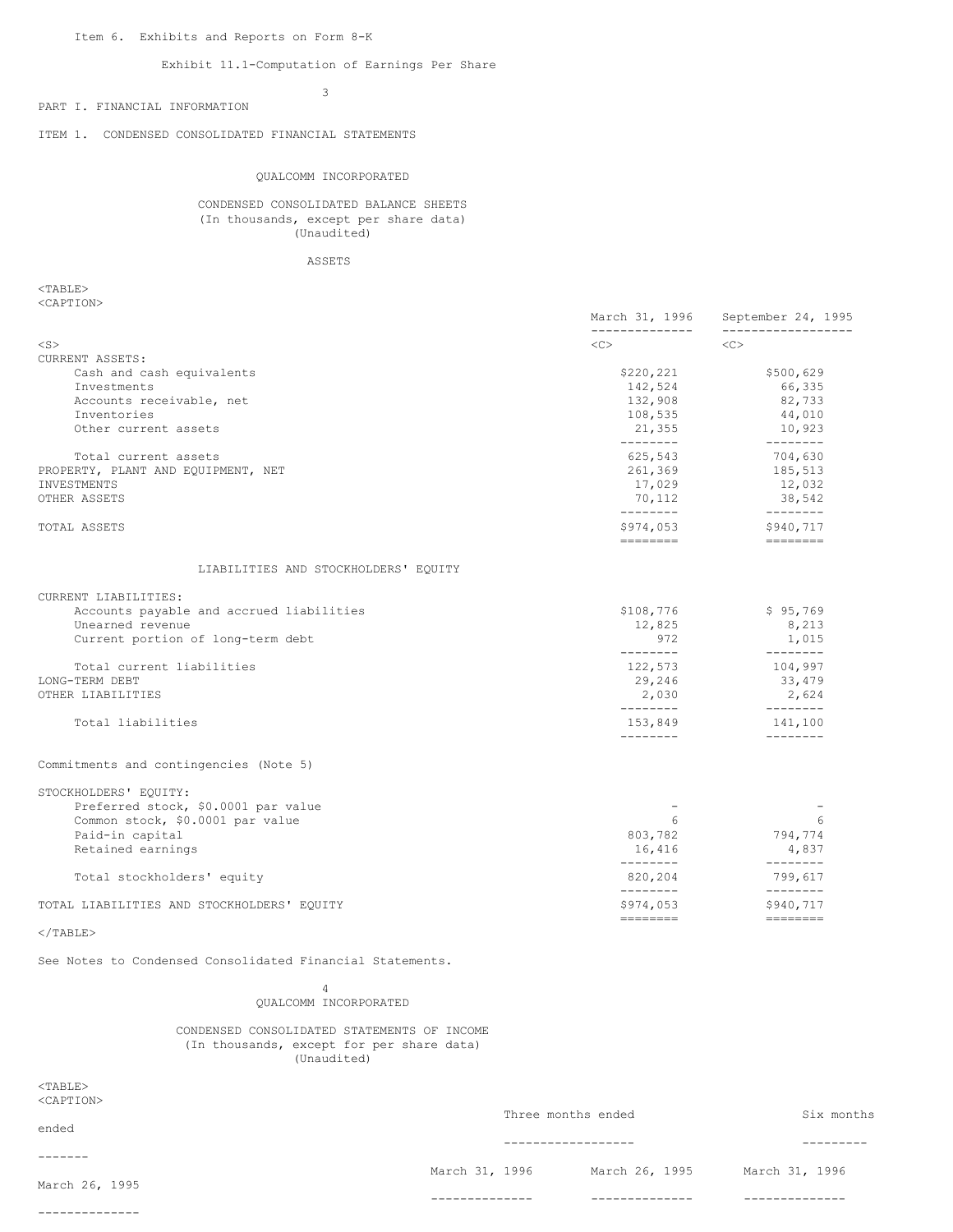| $<$ S $>$<br>< <sub></sub>                                  | <<                       | <<                                                                      | <<                         |
|-------------------------------------------------------------|--------------------------|-------------------------------------------------------------------------|----------------------------|
| REVENUES:                                                   |                          |                                                                         |                            |
| Communications systems<br>\$106,968                         | \$104, 120               | \$56,626                                                                | \$192,824                  |
| Contract services<br>43,716                                 | 28,036                   | 25,652                                                                  | 60,199                     |
| License and development fees<br>14,954                      | 17,107<br>--------       | 7,475<br>$--------$                                                     | 42,843<br>$-- - - - - - -$ |
| --------                                                    |                          |                                                                         |                            |
| Total revenues<br>165,638                                   | 149,263                  | 89,753                                                                  | 295,866                    |
| --------                                                    | --------                 | $-- - - - - -$                                                          | --------                   |
| OPERATING EXPENSES:<br>Communications systems               | 78,866                   | 32,398                                                                  | 141,618                    |
| 58,124<br>Contract services                                 | 18,650                   | 17,595                                                                  | 40,953                     |
| 31,942<br>Research and development                          | 35,324                   | 17,701                                                                  | 67,579                     |
| 35,209                                                      |                          |                                                                         |                            |
| Selling and marketing<br>15,754                             | 16,539                   | 8,619                                                                   | 32,029                     |
| General and administrative<br>16,338                        | 8,464                    | 9,183                                                                   | 19,570                     |
| --------                                                    | --------                 | $--------$                                                              | $- - - - - - - -$          |
| Total operating expenses<br>157,367                         | 157,843                  | 85,496                                                                  | 301,749                    |
| --------                                                    | --------                 | $- - - - - - -$                                                         | --------                   |
| OPERATING (LOSS) INCOME<br>8,271                            | (8, 580)                 | 4,257                                                                   | (5, 883)                   |
| INTEREST INCOME, NET<br>2,000                               | 5,985                    | 939                                                                     | 13,170                     |
| MINORITY INTEREST IN LOSSES OF<br>CONSOLIDATED SUBSIDIARIES | 2,669                    | 1,957                                                                   | 6,984                      |
| 3,902<br>EQUITY IN LOSS OF JOINT VENTURE                    | $\overline{\phantom{m}}$ | $\overline{\phantom{a}}$                                                | (150)                      |
| -                                                           | --------                 | -------                                                                 | --------                   |
| --------<br>INCOME BEFORE INCOME TAXES<br>14,173            | 74                       | 7,153                                                                   | 14,121                     |
| INCOME TAX BENEFIT (EXPENSE)<br>(2, 179)                    | 1,391                    | (1, 106)                                                                | (2, 542)                   |
| --------<br>NET INCOME                                      | --------<br>\$1,465      | $- - - - - - -$<br>\$6,047                                              | --------<br>\$11,579       |
| \$11,994                                                    |                          |                                                                         |                            |
| --------                                                    | ========                 | $\qquad \qquad \equiv \equiv \equiv \equiv \equiv \equiv \equiv \equiv$ | ========                   |
| NET EARNINGS PER COMMON SHARE<br>Primary<br>\$0.22          | 0.02<br>\$               | \$0.11                                                                  | \$0.17                     |
| ========                                                    | ========                 |                                                                         |                            |
| Fully diluted<br>\$0.21                                     | 0.02<br>Ş.               | \$0.11                                                                  | \$0.17                     |
| ========                                                    | ========                 | $=$ =======                                                             |                            |
| SHARES USED IN PER SHARE CALCULATION<br>Primary<br>55,228   | 70,158                   | 55,118                                                                  | 69,673                     |
|                                                             | ========                 | =======                                                                 | ---------                  |
| ========<br>Fully diluted<br>55,976                         | 70,158                   | 56,614                                                                  | 69,702                     |
|                                                             | ========                 | $\qquad \qquad \equiv \equiv \equiv \equiv \equiv \equiv \equiv \equiv$ |                            |

#### ========  $<$ /TABLE>

See Notes to Condensed Consolidated Financial Statements.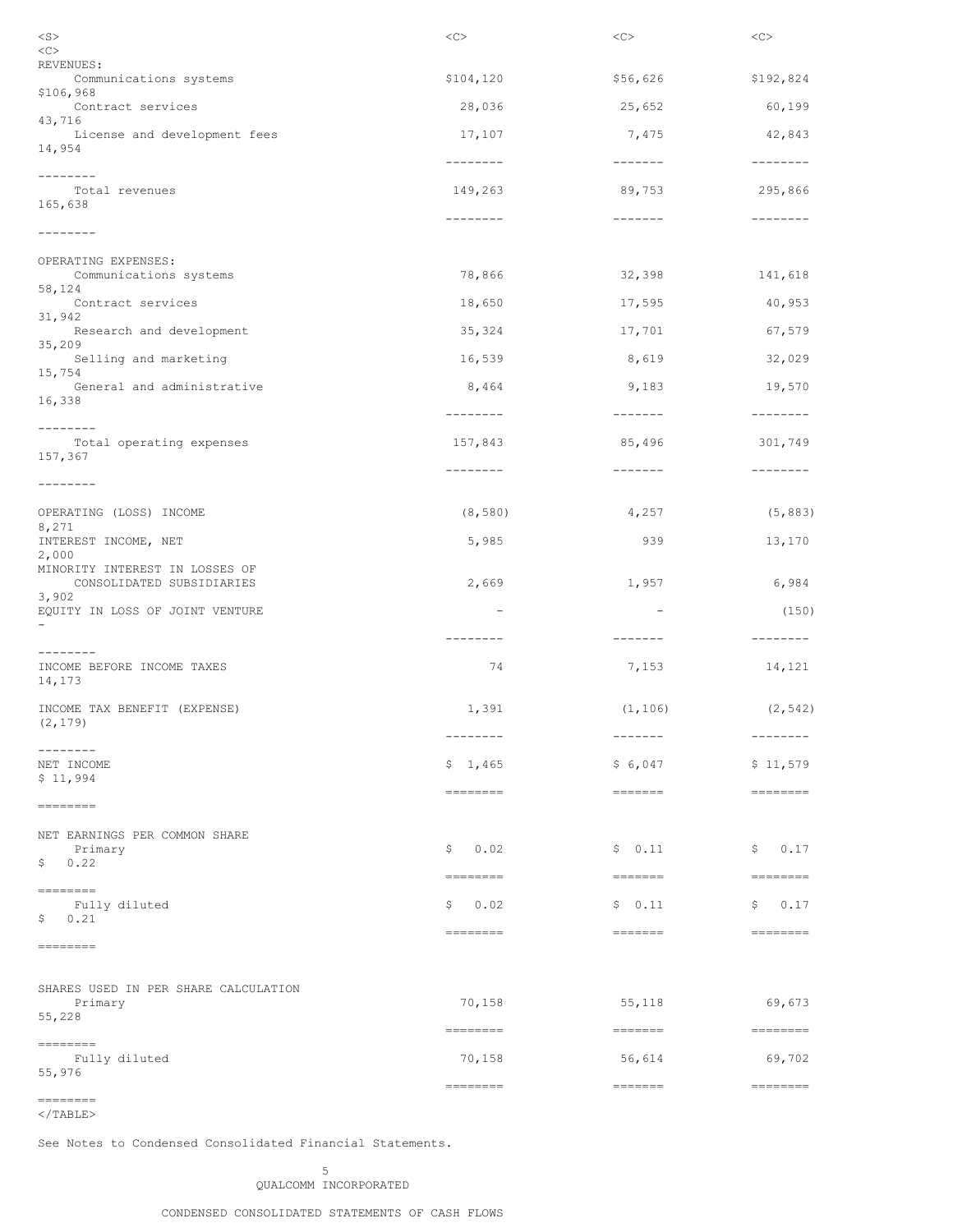#### (In thousands) (Unaudited)

#### <TABLE> <CAPTION>

|                                                                   |                          | Six months ended<br>________________                                                                                                                                                                                                                                                                                                                                                                                                                                                                 |
|-------------------------------------------------------------------|--------------------------|------------------------------------------------------------------------------------------------------------------------------------------------------------------------------------------------------------------------------------------------------------------------------------------------------------------------------------------------------------------------------------------------------------------------------------------------------------------------------------------------------|
|                                                                   | March 31, 1996 March 26, |                                                                                                                                                                                                                                                                                                                                                                                                                                                                                                      |
| 1995                                                              | ---------------          | -----------                                                                                                                                                                                                                                                                                                                                                                                                                                                                                          |
| $---$                                                             |                          |                                                                                                                                                                                                                                                                                                                                                                                                                                                                                                      |
| $<$ S $>$                                                         | < <sub></sub>            | $\langle C \rangle$                                                                                                                                                                                                                                                                                                                                                                                                                                                                                  |
| OPERATING ACTIVITIES:                                             |                          |                                                                                                                                                                                                                                                                                                                                                                                                                                                                                                      |
| Net income                                                        | \$11,579                 | \$11,994                                                                                                                                                                                                                                                                                                                                                                                                                                                                                             |
| Depreciation and amortization                                     | 24,419                   | 13,666                                                                                                                                                                                                                                                                                                                                                                                                                                                                                               |
| Minority interest in losses of consolidated subsidiaries          | (6, 984)                 | (3, 902)                                                                                                                                                                                                                                                                                                                                                                                                                                                                                             |
| Equity in loss of joint venture                                   | 150                      |                                                                                                                                                                                                                                                                                                                                                                                                                                                                                                      |
| Increase (decrease) in cash resulting from changes in:            |                          |                                                                                                                                                                                                                                                                                                                                                                                                                                                                                                      |
| Accounts receivable                                               | (50, 175)                | (10, 281)                                                                                                                                                                                                                                                                                                                                                                                                                                                                                            |
| Inventories                                                       | (64, 525)                | (4, 111)                                                                                                                                                                                                                                                                                                                                                                                                                                                                                             |
| Other assets                                                      | (8,082)                  | 802                                                                                                                                                                                                                                                                                                                                                                                                                                                                                                  |
| Accounts payable and accrued liabilities                          | 13,007                   | (11, 089)                                                                                                                                                                                                                                                                                                                                                                                                                                                                                            |
| Unearned revenue                                                  | 4,612                    | 2,203                                                                                                                                                                                                                                                                                                                                                                                                                                                                                                |
| Other liabilities                                                 | (448)<br>----------      | 471<br>$- - - - - - - -$                                                                                                                                                                                                                                                                                                                                                                                                                                                                             |
| Net cash used in operating activities                             | (76, 447)<br>---------   | (247)<br>--------                                                                                                                                                                                                                                                                                                                                                                                                                                                                                    |
|                                                                   |                          |                                                                                                                                                                                                                                                                                                                                                                                                                                                                                                      |
| INVESTING ACTIVITIES:                                             |                          |                                                                                                                                                                                                                                                                                                                                                                                                                                                                                                      |
| Note receivable disbursement (Note 5)                             | (25,000)                 |                                                                                                                                                                                                                                                                                                                                                                                                                                                                                                      |
| Capital expenditures                                              | (95, 844)                | (35, 713)                                                                                                                                                                                                                                                                                                                                                                                                                                                                                            |
| Purchases of intangible assets                                    | (3, 788)                 | (2, 700)                                                                                                                                                                                                                                                                                                                                                                                                                                                                                             |
| Purchases of investments                                          | (264, 852)               | (19, 141)                                                                                                                                                                                                                                                                                                                                                                                                                                                                                            |
| Maturities of investments                                         | 183,666                  | 35,329                                                                                                                                                                                                                                                                                                                                                                                                                                                                                               |
| Investment in other entities                                      | (6, 722)<br>----------   | (4, 131)<br>_________                                                                                                                                                                                                                                                                                                                                                                                                                                                                                |
| Net cash used in investing activities                             | (212, 540)<br>---------- | (26, 356)<br>$- - - - - - - -$                                                                                                                                                                                                                                                                                                                                                                                                                                                                       |
|                                                                   |                          |                                                                                                                                                                                                                                                                                                                                                                                                                                                                                                      |
| FINANCING ACTIVITIES:<br>Proceeds from sale/leaseback transaction | 10,248                   |                                                                                                                                                                                                                                                                                                                                                                                                                                                                                                      |
| Principal payments under long-term debt                           | (20, 498)                | (2, 258)                                                                                                                                                                                                                                                                                                                                                                                                                                                                                             |
| Proceeds from issuance of notes payable                           | 3,733                    | 4,015                                                                                                                                                                                                                                                                                                                                                                                                                                                                                                |
| Minority interest investment in consolidated subsidiary           | 6,088                    | 2,464                                                                                                                                                                                                                                                                                                                                                                                                                                                                                                |
| Net proceeds from issuance of common stock                        | 9,008                    | 4,353                                                                                                                                                                                                                                                                                                                                                                                                                                                                                                |
|                                                                   | ----------               | _________                                                                                                                                                                                                                                                                                                                                                                                                                                                                                            |
| Net cash provided by financing activities                         | 8,579                    | 8,574                                                                                                                                                                                                                                                                                                                                                                                                                                                                                                |
|                                                                   | ----------               | $- - - - - - - -$                                                                                                                                                                                                                                                                                                                                                                                                                                                                                    |
| NET DECREASE IN CASH AND CASH EQUIVALENTS                         | (280, 408)               | (18, 029)                                                                                                                                                                                                                                                                                                                                                                                                                                                                                            |
| CASH AND CASH EQUIVALENTS AT BEGINNING OF PERIOD                  | 500,629<br>----------    | 45,049<br>$- - - - - - - -$                                                                                                                                                                                                                                                                                                                                                                                                                                                                          |
|                                                                   |                          |                                                                                                                                                                                                                                                                                                                                                                                                                                                                                                      |
| CASH AND CASH EQUIVALENTS AT END OF PERIOD                        | \$220,221<br>=========   | \$27,020<br>$\begin{tabular}{ll} \multicolumn{3}{l}{} & \multicolumn{3}{l}{} & \multicolumn{3}{l}{} \\ \multicolumn{3}{l}{} & \multicolumn{3}{l}{} & \multicolumn{3}{l}{} \\ \multicolumn{3}{l}{} & \multicolumn{3}{l}{} & \multicolumn{3}{l}{} \\ \multicolumn{3}{l}{} & \multicolumn{3}{l}{} & \multicolumn{3}{l}{} \\ \multicolumn{3}{l}{} & \multicolumn{3}{l}{} & \multicolumn{3}{l}{} \\ \multicolumn{3}{l}{} & \multicolumn{3}{l}{} & \multicolumn{3}{l}{} \\ \multicolumn{3}{l}{} & \multic$ |
|                                                                   |                          |                                                                                                                                                                                                                                                                                                                                                                                                                                                                                                      |

 $<$ /TABLE>

See Notes to Condensed Consolidated Financial Statements.

#### 6 QUALCOMM INCORPORATED

#### NOTES TO CONDENSED CONSOLIDATED FINANCIAL STATEMENTS

### NOTE 1 - BASIS OF PRESENTATION

The accompanying interim condensed consolidated financial statements have been prepared by QUALCOMM Incorporated (the "Company"), without audit, in accordance with the instructions to Form 10-Q and, therefore, do not necessarily include all information and footnotes necessary for a fair presentation of its financial position, results of operations and cash flows in accordance with generally accepted accounting principles. The condensed consolidated balance sheet at September 24, 1995, was derived from the audited consolidated balance sheet at that date which is not presented herein.

In the opinion of management, the unaudited financial information for the interim periods shown reflects all adjustments (which include only normal, recurring adjustments) necessary for a fair statement thereof. These condensed consolidated financial statements and notes thereto should be read in conjunction with the consolidated financial statements and notes thereto included in the Company's 1995 Annual Report on Form 10-K for the year ended September 24, 1995.

The preparation of financial statements, in conformity with generally accepted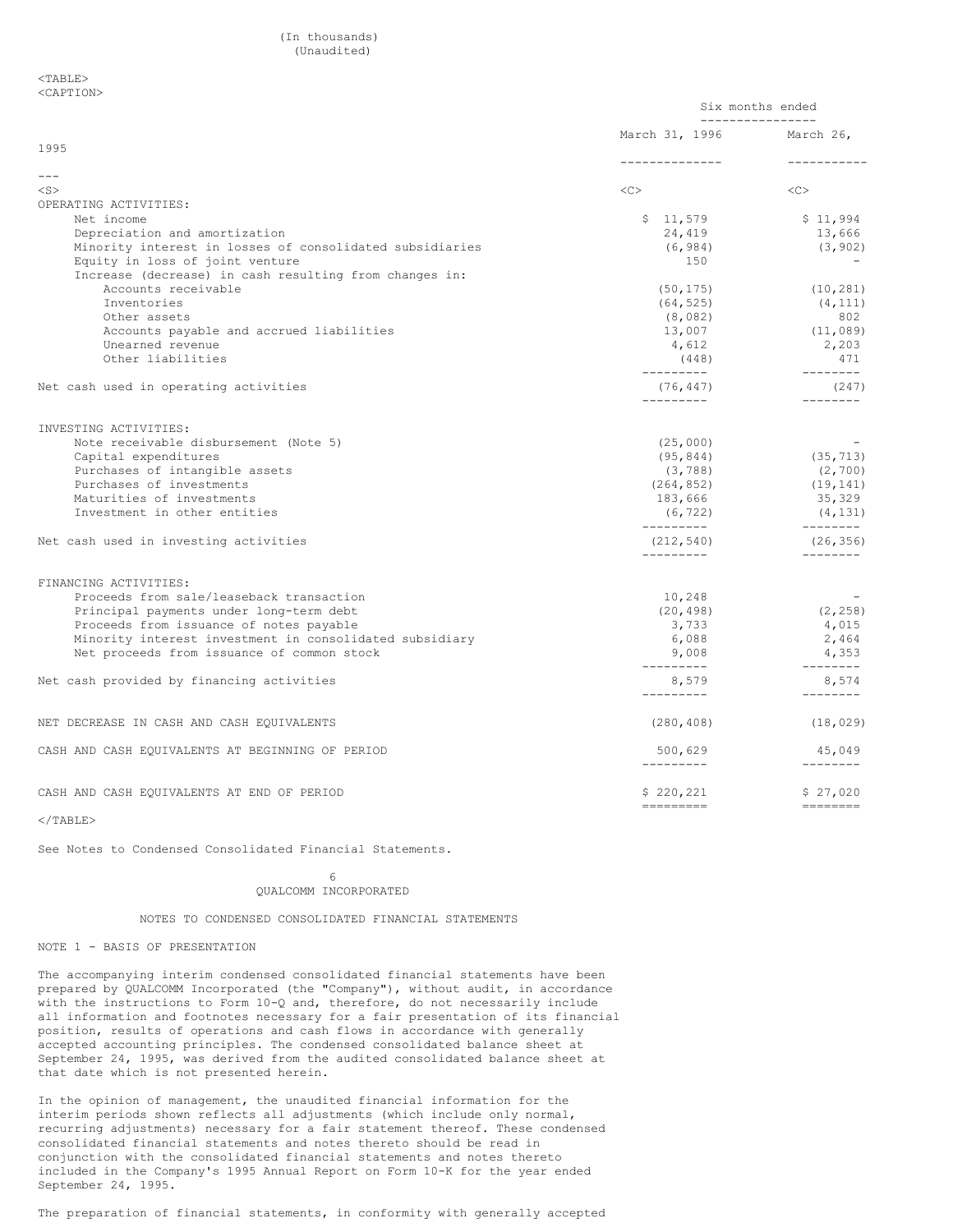accounting principles, requires management to make estimates and assumptions that affect the reported amounts of assets and liabilities and disclosure of contingent assets and liabilities at the date of the financial statements and the reported amounts of revenues and expenses during the reporting period. Actual results could differ from these estimates.

The Company's consolidated financial statements include the assets, liabilities and results of operations of majority-owned subsidiaries. The ownership of the other interest holders is reflected as minority interest. The Company uses the equity method to account for ownership interests in partnerships and for investments in corporate entities in which it has voting interest of 20% to 50% or in which it otherwise exercises significant influence. Investments in corporate entities with less than 20% voting interest are generally accounted for under the cost method. All significant intercompany accounts and transactions have been eliminated.

Primary earnings per common share are calculated by dividing net income by the weighted average number of common shares and dilutive common stock equivalents using the treasury stock method. Fully diluted earnings per share reflect the dilutive effect of common stock equivalents at the higher of the average or the ending market price during the reporting period.

The Company operates and reports using a period ending on the last Sunday of each month. As a result of this practice, fiscal 1996 will include 53 weeks. The first half of fiscal 1996 had 27 fiscal weeks of activity as compared to 26 fiscal weeks of activity during the first half of fiscal 1995. The additional week of activity occurred in the first quarter of fiscal 1996.

The Company has not elected early adoption of Financial Accounting Standard No. 123 ("FAS 123") "Accounting for Stock-Based Compensation." FAS 123 becomes effective beginning with the Company's first quarter of fiscal year 1997, and will not have a material effect on the Company's financial position or results of operations. Upon adoption of FAS 123, the Company will continue to measure compensation expense for its stock-based employee compensation plans using the intrinsic value method prescribed by

APB Opinion No. 25, "Accounting for Stock Issued to Employees" and will provide pro forma disclosures of net income and earnings per share as if the fair value based method prescribed by FAS 123 had been applied in measuring compensation expense.

7

Operating results for interim periods are not necessarily indicative of operating results for an entire fiscal year.

NOTE 2 - COMPOSITION OF CERTAIN BALANCE SHEET CAPTIONS

 $<$ TABLE>

<CAPTION>

|                                              | March 31, 1996 | September 24, 1995 |
|----------------------------------------------|----------------|--------------------|
| $<$ S $>$                                    | <<             | <<                 |
| Accounts Receivable (in thousands):          |                |                    |
| Trade, net of allowance for doubtful         |                |                    |
| accounts of \$5,676 and \$2,853 respectively | \$99,475       | \$58,651           |
| Long-term contracts:                         |                |                    |
| Billed                                       | 9.434          | 7,882              |
| Unbilled, net of progress payments of        |                |                    |
| \$3,236 and \$1,780 respectively             | 19,405         | 13,602             |
| Other                                        | 4.594          | 2,598              |
|                                              |                |                    |
|                                              | \$132,908      | \$82,733           |
|                                              |                |                    |

 $\langle$ /TABLE>

Unbilled receivables represent costs and profits recorded in excess of amounts billable pursuant to contract provisions and are expected to be realized within one year. Progress payments increased \$1,456,000 and decreased \$2,981,000 during the first six months of fiscal 1996 and 1995, respectively.

# $<sub>TAPIT.F></sub>$ </sub>

<CAPTION>

|                             | March 31, 1996 | September 24, 1995 |
|-----------------------------|----------------|--------------------|
| $\langle$ S>                | <<             | < <sub></sub>      |
| Inventories (in thousands): |                |                    |
| Raw materials               | \$78,594       | \$27,090           |
| Work-in-progress            | 15,437         | 7,922              |
| Finished goods              | 14,504         | 8,998              |
|                             |                |                    |
|                             | \$108,535      | \$44,010           |
|                             |                |                    |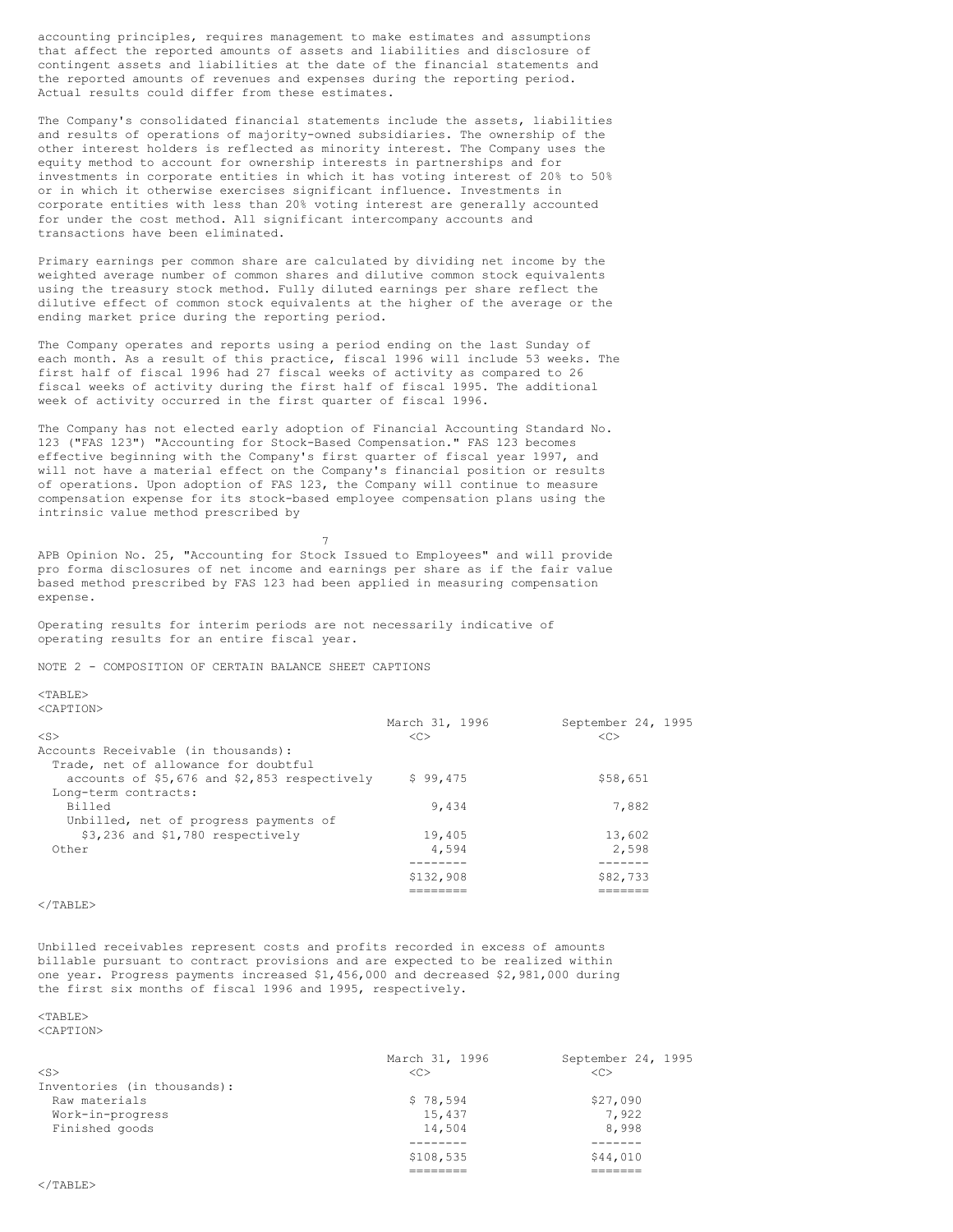Increases in raw materials during the first six months of fiscal 1996 is due primarily to the ramp up of QUALCOMM Personal Electronics ("QPE") phone production and to meet requirements of the CDMA infrastructure and subscriber businesses.

NOTE 3 - LONG-TERM DEBT

During the first quarter of fiscal 1996, the Company retired a \$20,000,000 note payable due to a bank with an original maturity date of April 2008. No gain or loss resulted from the prepayment.

In December 1995, QPE entered into an agreement for the sale and leaseback of certain manufacturing equipment with a net book value of approximately \$10,248,000. There was no gain or loss realized as a result of the sale. The lease has a five year term and is non-recourse to the Company and the minority interest holder in QPE. The lease is classified as a capital lease in accordance with Statement of Financial Accounting Standards No. 13, "Accounting for Leases."

8

| The following is a schedule of future minimum lease payments under the lease:<br>$<$ TABLE> |           |  |  |
|---------------------------------------------------------------------------------------------|-----------|--|--|
| $<$ S $>$                                                                                   | $<\infty$ |  |  |
| Fiscal years ending September 30, (in thousands)                                            |           |  |  |
| 1996                                                                                        | 317<br>S. |  |  |
| 1997                                                                                        | 2,342     |  |  |
| 1998                                                                                        | 2,912     |  |  |
| 1999                                                                                        | 2,912     |  |  |
| 2000                                                                                        | 2,912     |  |  |
| Thereafter                                                                                  | 728       |  |  |
|                                                                                             |           |  |  |
| Total minimum lease payments                                                                | 12,123    |  |  |
| Amounts representing interest                                                               | 1,875     |  |  |
|                                                                                             |           |  |  |
| Present value of net minimum                                                                |           |  |  |
| payments                                                                                    | 10,248    |  |  |
|                                                                                             |           |  |  |
| Current portion at March                                                                    |           |  |  |
| 31, 1996                                                                                    | 569       |  |  |
|                                                                                             |           |  |  |
|                                                                                             | \$9,679   |  |  |
|                                                                                             |           |  |  |
| $\langle$ /TABLE>                                                                           |           |  |  |

#### NOTE 4 - INCOME TAXES

During the second quarter of fiscal 1996, the Company reduced its estimate of the effective income tax rate on fiscal year 1996 earnings from approximately 28% to 18%. This is primarily due to allocations of Globalstar, L.P. ("Globalstar") partnership losses for income tax reporting purposes. Globalstar, L.P. is a limited partnership formed to develop, own, and operate the Globalstar low-earth orbiting satellite-based wireless communications system. Further income tax reductions from these partnership losses resulted from a guarantee of Globalstar vendor financing obligations. See Note 5. In addition, the income tax rate was lowered due to increased qualified export sales of the Company's Foreign Sales Corporation.

#### NOTE 5 - COMMITMENTS AND CONTINGENCIES

### INVESTMENTS AND OTHER COMMITMENTS

In November 1995, the Company originally provided a \$25,000,000 short-term note receivable to NextWave Telecom Inc. ("NextWave"), a privately held company. During March 1996, the Company converted \$15,000,000 of the \$25,000,000 short-term note receivable from NextWave into a subscription for Series B Common Stock. The remaining \$10,000,000 note receivable balance matures thirty days after the completion of the FCC C-Block auctions which ended in May 1996. At March 31, 1996, the Company has included the remaining \$10,000,000 principal balance in other current assets.

With the conversion of the \$15,000,000 note receivable balance into Series B Stock, the Company has paid a total of \$20,000,000 to purchase 6,666,666 shares of Series B Common Stock of NextWave and warrants to buy 1,111,111 additional shares of Series B Common Stock at \$3.00 per share. Should NextWave be unsuccessful in its attempts to obtain a PCS license from the FCC, the subscription will become null and void, and the Company will be entitled to a refund of the \$20,000,000, less certain expenses. At March 31, 1996, the \$20,000,000 investment is included in other long-term assets and, as the Company holds less than 10% of NextWave's outstanding shares, it is accounting for its investment under the cost method. The Company expects its ownership percentage to decrease in the future as NextWave raises additional equity.

The Company has a 49% interest in the Loral/QUALCOMM Partnership, L.P. ("LQP"), a partnership with Loral Space & Communications LTD. LQP owns approximately 42% of LQSS, L.P., a limited partnership which has acquired an interest in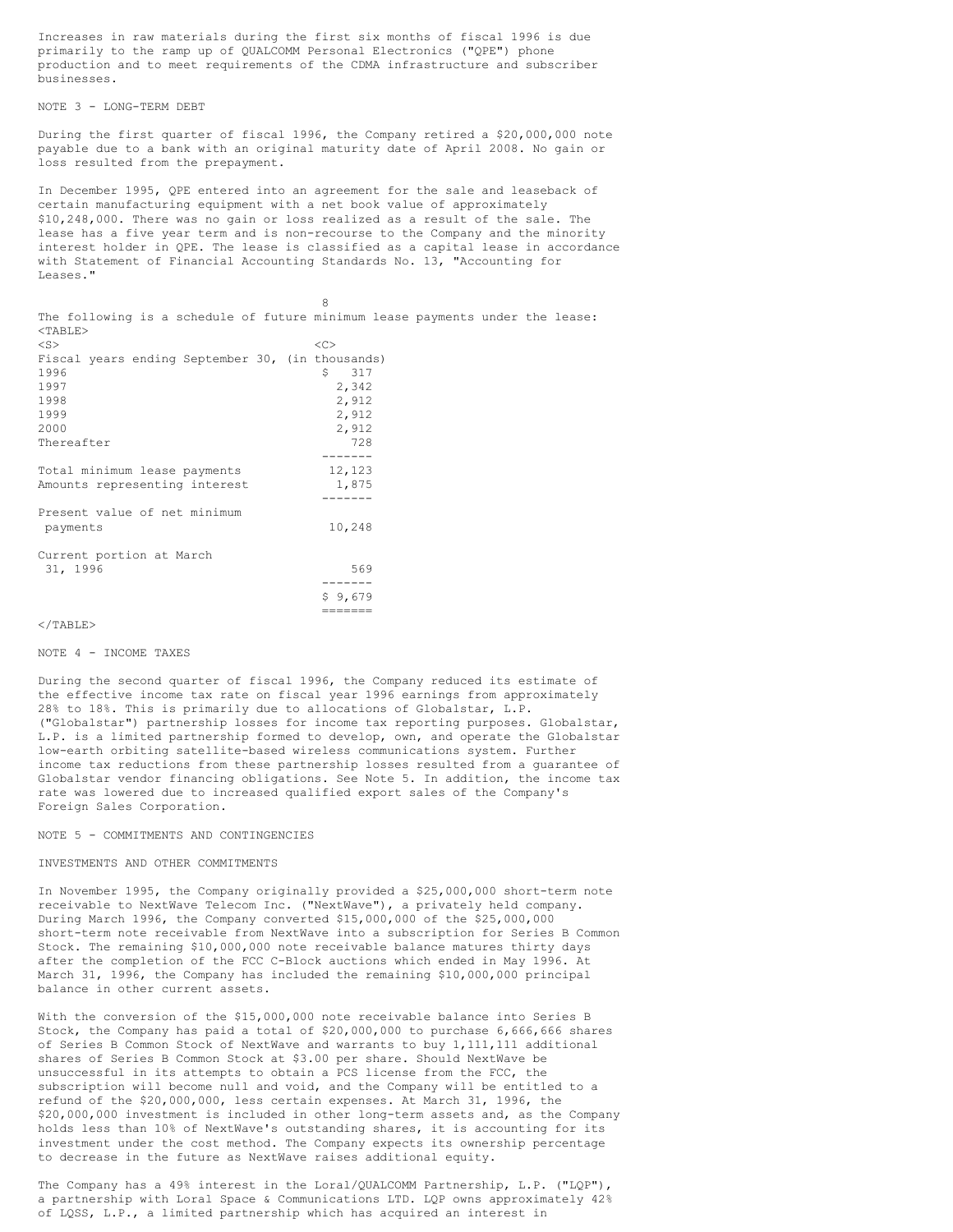Globalstar. Through the Company's ownership in LQP, the Company indirectly owns approximately 7.2% of Globalstar and accounts for its investments in these partnerships under the equity method. LQP may be obligated, subject to certain conditions, to purchase

9

from another investor in Globalstar, an additional 197,500 shares of Globalstar for up to \$9,375,000, a price discounted from the price paid by such investor. Should LQP be required to purchase such investor's ownership interest, the Company's pro rata contribution may be as much as \$4,600,000.

During the second quarter of fiscal 1996, the Company guaranteed \$17,000,000 of certain vendor financing obligations of Globalstar (the "Vendor Financing Guarantee"). The Vendor Financing Guarantee will expire no later than March 1997. The Company has agreed to guarantee \$25,500,000 of borrowings under an existing bank financing agreement. Globalstar had not borrowed any funds under this bank financing agreement as of March 31, 1996. The amount of the Vendor Financing Guarantee will decrease, dollar for dollar, if Globalstar borrows funds under the existing bank financing agreement.

The Company's remaining required funding to the Shinsegi Telecomm, Inc. ("Shinsegi") joint venture is expected to be approximately \$1,600,000 and will be invested upon proper request from Shinsegi.

### OPERATING LEASES

In February 1996, QPE entered into an operating lease agreement for certain manufacturing equipment. The lease has a five year term and is non-recourse to the Company and the minority interest holder in QPE. The lease has both early and end of term purchase options for prices scheduled in the lease agreement. If the purchase options have not been exercised by the end of the lease term, QPE will be required to pay certain deficiency payments if proceeds from the sale of the equipment fall below specified amounts. The maximum amount of deficiency payments for the equipment under lease is approximately \$8,595,000. QPE accrues a pro-rata portion of the maximum deficiency payments in periodic rental expense on a straight-line basis over the lease term.

Future rental payments under the leases, excluding the deficiency payments, from fiscal 1996 through 2001 are \$388,000, \$675,000, \$675,000, \$675,000, \$675,000, and \$169,000, respectively.

#### PURCHASE OBLIGATIONS

During the second quarter of fiscal 1996, the Company entered into long-term purchase agreements with certain suppliers to purchase certain components and estimates its remaining non-cancelable obligations under these agreements to be \$22,518,000 through fiscal 1997.

#### LITIGATION

During the second quarter of fiscal 1996, the Company and Hughes Aircraft Company agreed to dismiss their respective litigation against each other without payment by either party. In fiscal 1995, the Company had accrued \$2,900,000 for the anticipated liability for legal fees. As a result of the recent settlement of this litigation, the Company reversed this accrual, resulting in a \$2,900,000 reduction to General and Administrative expense.

#### PERFORMANCE GUARANTEES

To date, the Company has entered into one agreement to supply CDMA infrastructure equipment, which provides for substantial performance guarantees. These guarantees accrue at a daily rate based on percentages of the contract value to the extent the equipment is not delivered by scheduled delivery dates or the equipment fails to meet certain performance criteria by such dates. If the Company is unable to meet its performance obligations, the payment of the performance guarantees could amount to a significant portion of the contract value and would materially adversely affect product margins and the Company's results of operations. See "Management's Discussion and Analysis of Results of Operations and Financial Condition".

# PART I. FINANCIAL INFORMATION

#### ITEM 2. MANAGEMENT'S DISCUSSION AND ANALYSIS OF RESULTS OF OPERATIONS AND FINANCIAL CONDITION

10

This information should be read in conjunction with the condensed consolidated financial statements and the notes thereto included in Item 1 of this Quarterly Report and the audited consolidated financial statements and notes thereto and Management's Discussion and Analysis of Results of Operations and Financial Condition for the year ended September 24, 1995 contained in the Company's 1995 Annual Report on Form 10-K.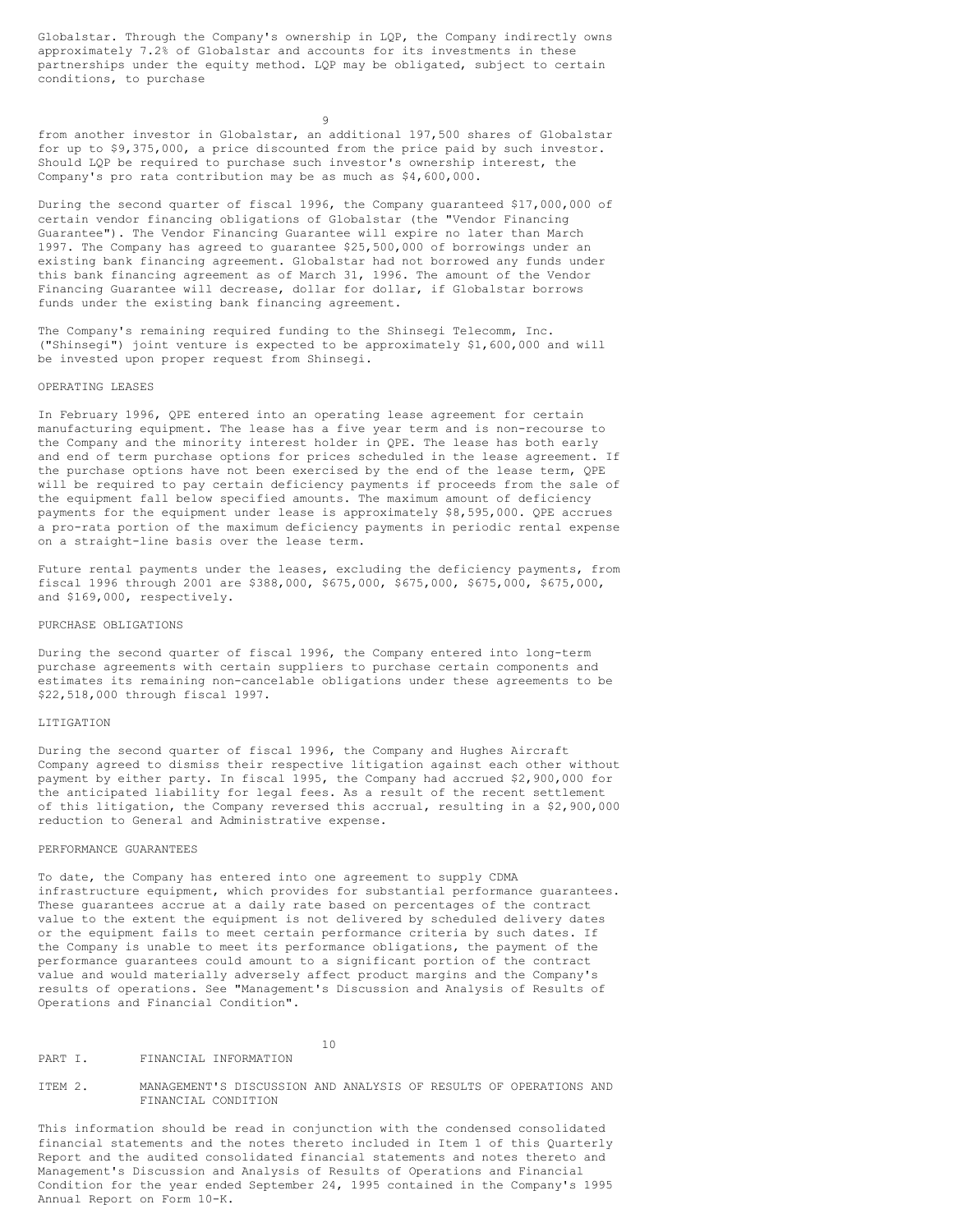Except for the historical information contained herein, the following discussion contains forward-looking statements that involve risks and uncertainties. The Company's actual results could differ materially from those discussed here. Factors that could cause or contribute to such differences include, but are not specifically limited to, timely product development, variation of royalty, license and other revenues, failure to satisfy performance obligations, difficulties in obtaining components needed for production of wireless equipment and changes in economic conditions of various markets the Company serves, as well as the other risks detailed in this section, and in the sections entitled Results of Operations and Liquidity and Capital Resources, and those discussed in the Company's Form 10-K for the year ended September 24, 1995.

#### OVERVIEW

QUALCOMM commenced operations in July 1985, initially providing contract research and development services and limited product manufacturing. In December 1988, the Company began shipping its two-way OmniTRACS mobile terminals and providing messaging services to its OmniTRACS system customers. The Company has also been involved in the development and commercialization of its proprietary Code Division Multiple Access ("CDMA") technology for digital wireless communication applications, including digital cellular, personal communications services ("PCS") and Wireless Local Loop ("WLL") applications and now is involved in production of its own products for those markets.

Domestically, the Company generates revenues from its OmniTRACS system by manufacturing and selling OmniTRACS terminals and related application software packages and by providing ongoing messaging and maintenance services to OmniTRACS users. The Company's OmniTRACS customers in the United States are primarily in the long haul trucking industry and use the system for two-way messaging and position tracking. The Company's software enables the interface of the OmniTRACS system with the customer's in-house computer systems, including various monitoring, reporting, tracking and operating applications. Internationally, the Company's revenues from the OmniTRACS system include license fees, sales of network equipment and terminals and fees from engineering support services. Messaging services are provided by service providers that operate network management centers for a region under licenses granted by the Company. Since the product's introduction the Company has shipped over 155,000 OmniTRACS units worldwide. The Company has implemented a proactive pricing strategy on sales of its OmniTRACS products and services which, notwithstanding continued cost reduction programs, has resulted in a reduction of the margins of such products and services. Additionally, unfavorable market conditions that presently exist in the trucking industry have contributed to lower unit shipments. These conditions are expected to continue to be a factor in fiscal 1996 and may be a factor in future periods as well.

The Company's revenues generated from its proprietary CDMA technology have historically been derived primarily from license and development fees and contract agreements with domestic and international wireless communications equipment suppliers, service providers and research organizations. In fiscal 1995, and in the first half of fiscal 1996, the Company has recognized an increased level of CDMA component and subscriber equipment sales. In the second quarter of fiscal 1996, the Company shipped nearly 40,000 subscriber units, primarily to Hong Kong and Korea where commercial

11

CDMA networks are being deployed. In the future, the Company expects to derive revenues from the sale of CDMA subscriber and network equipment manufactured by QPE and the Company, the sale of CDMA chip sets and test equipment to licensees, and additional license fees and royalties from sales of CDMA equipment by the Company's licensees. In December 1995, the Company and SONY announced that they will jointly market and sell wireless CDMA portable phones in the United States through the QPE joint venture.

Although the Company expects to receive CDMA license and development fees and royalties from its existing agreements and may receive similar fees and royalties from new licensees, the amount and timing of these CDMA fees and royalties will depend on the extent to which and when the Company's CDMA technology is commercially implemented. In the first quarter of fiscal 1996, the Company recognized significant license fees from both existing and new licensees. However, license and development fees declined in the second quarter of fiscal 1996. In the future, the Company expects to continue to experience considerable fluctuations in quarterly and yearly operating results due to variations in the amount and timing of CDMA fees and royalties. If the Company does not receive significant CDMA fees in fiscal 1996, and continues to incur high levels of research and development costs for its CDMA product development, the Company's results of operations for those quarters will be materially adversely affected.

As the Company has commenced commercial sales of CDMA equipment and components in fiscal 1996, it has experienced and expects to continue to experience increased operating costs to support the growth in the Company's business. The Company also expects to continue to make substantial investments in research and development of CDMA products and to increase sales and marketing expenses related to its CDMA products throughout the world. Further, the Company is currently incurring increasing costs to establish the field infrastructure and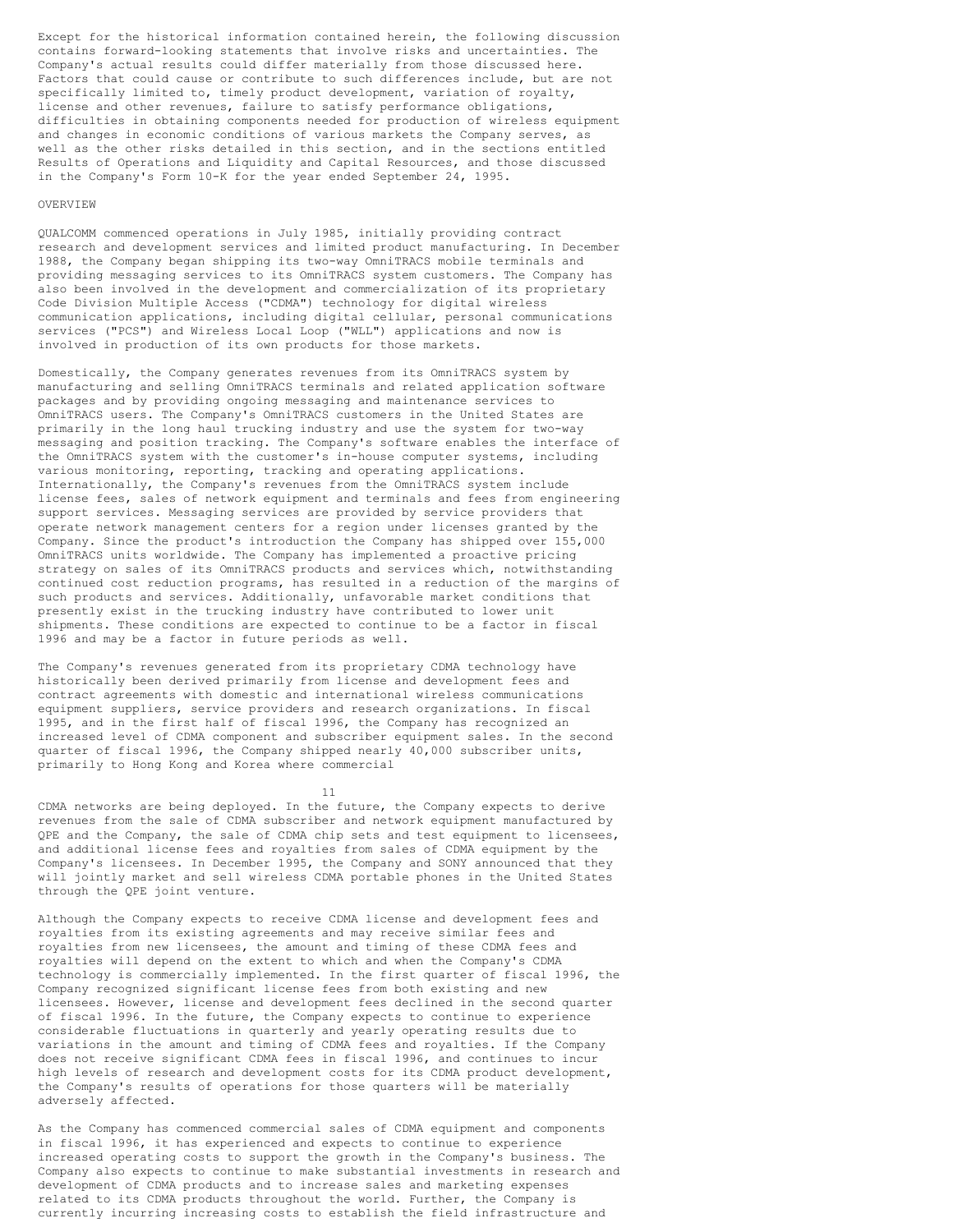customer service organizations and systems for anticipated orders. Manufacturing costs associated with the production of initial commercial volumes of its CDMA equipment are expected to continue to be high as a percentage of the sales price for such products.

The timing and availability of commercial quantities of CDMA equipment by the Company and its licensees will significantly affect the extent to which and when the Company's CDMA technology is commercially implemented and will have an impact on the amount and timing of related revenues from fees and royalties from existing customers and any new licensees, as well as revenues from sales of network and subscriber equipment. Although the Company intends to be a supplier of certain CDMA network and subscriber equipment, the Company expects that a major portion of the network and subscriber equipment that would be made commercially available would be supplied by the Company's licensees.

The Company has received orders for CDMA wireless communications equipment and components for delivery in fiscal 1996 and beyond and expects to receive additional orders in the future. Through March 1996, backlog and contracts subject to contingencies totaled approximately \$460 million for CDMA products. Included in backlog are all commitments to purchase regardless of the scheduled delivery dates. However, the majority of this backlog is planned to be delivered within one year. Because these contracts are subject to contingencies and may be cancelable without significant penalty, backlog, as of any particular date, may not be indicative of future results.

Increasingly, customers in the industry are demanding substantial performance guarantees to protect against late delivery or failure to perform. To date, the Company has entered into one such CDMA supply contract with performance guarantees. If the Company is unable to deliver equipment on the scheduled dates, the payment of existing or future performance guarantees could have a material adverse effect on the Company and its results of operations.

In 1994, the Company entered into a strategic alliance with Northern Telecom ("Nortel"), under which Nortel has agreed to purchase a percentage of its CDMA requirements from the Company. In February 1996, the Company announced it will supply Nortel with 1900 MHz digital infrastructure equipment and

12

RF services as part of Nortel's approximately \$1 billion award by Sprint Spectrum Limited Partners ("SSLP") formerly known as STV. The Company, through Nortel, has provided for performance guarantees on the SSLP order. Nortel's purchase of QUALCOMM services and equipment, valued at approximately \$200 million, is contingent on successful completion of financing with SSLP. Revenue recognition of shipments to SSLP is not expected until commercial service is launched, currently planned for the first quarter of fiscal 1997.

The Company currently has limited experience in high volume manufacturing of its CDMA products and is in the process of establishing and expanding its manufacturing capacity. There can be no assurance that the Company will be able to manufacture quantities of its products at commercially acceptable costs in a timely manner to meet industry requirements. Any delays or difficulties in connection with the planned increase in manufacturing capacity or component supply could have a material adverse effect on the Company's business and results of operations. If the Company is unable to manufacture CDMA subscriber and infrastructure equipment at commercially acceptable costs, the Company's competitive position and the ability of the Company to achieve a profitable return on its CDMA investment could be adversely affected.

Wireless service providers are also requiring that the Company and other suppliers provide vendor financing related to sales of CDMA equipment for cellular, PCS and WLL applications. The Company is substantially smaller and has fewer resources than other suppliers of CDMA equipment and, consequently, its ability to provide vendor financing is limited. Currently the Company does not have any credit facilities available to provide financing. An inability to provide sufficient vendor financing may impair the Company's ability to sell CDMA equipment. The amount of such vendor financing could become significant and, if not repaid, could have a material adverse effect on the Company's operating results.

Several of the critical products and services used in the Company's existing and proposed products, including Application Specific Integrated Circuits ("ASICs"), flash memory chips and certain RF components used in the Company's CDMA products and certain custom and semi-custom Very Large Scale Integrated ("VLSI") circuits and other sophisticated electronic parts and major subassemblies of the OmniTRACS system, are currently available only from single or limited sources. The Company's reliance on these sole or limited source vendors involves certain risks, including the possibility of a shortage of certain key components and reduced control over delivery schedules, manufacturing capability, quality and costs. Business disruptions or financial difficulties of a sole or limited source supplier could materially and adversely impact the Company by increasing the cost of goods sold or reducing the availability of such components. While the Company believes that it could obtain necessary components from other manufacturers, an unanticipated change in the source of supply of these components could probably cause significant delays in the Company's shipment of CDMA and other Company products. In the event components supplied to the Company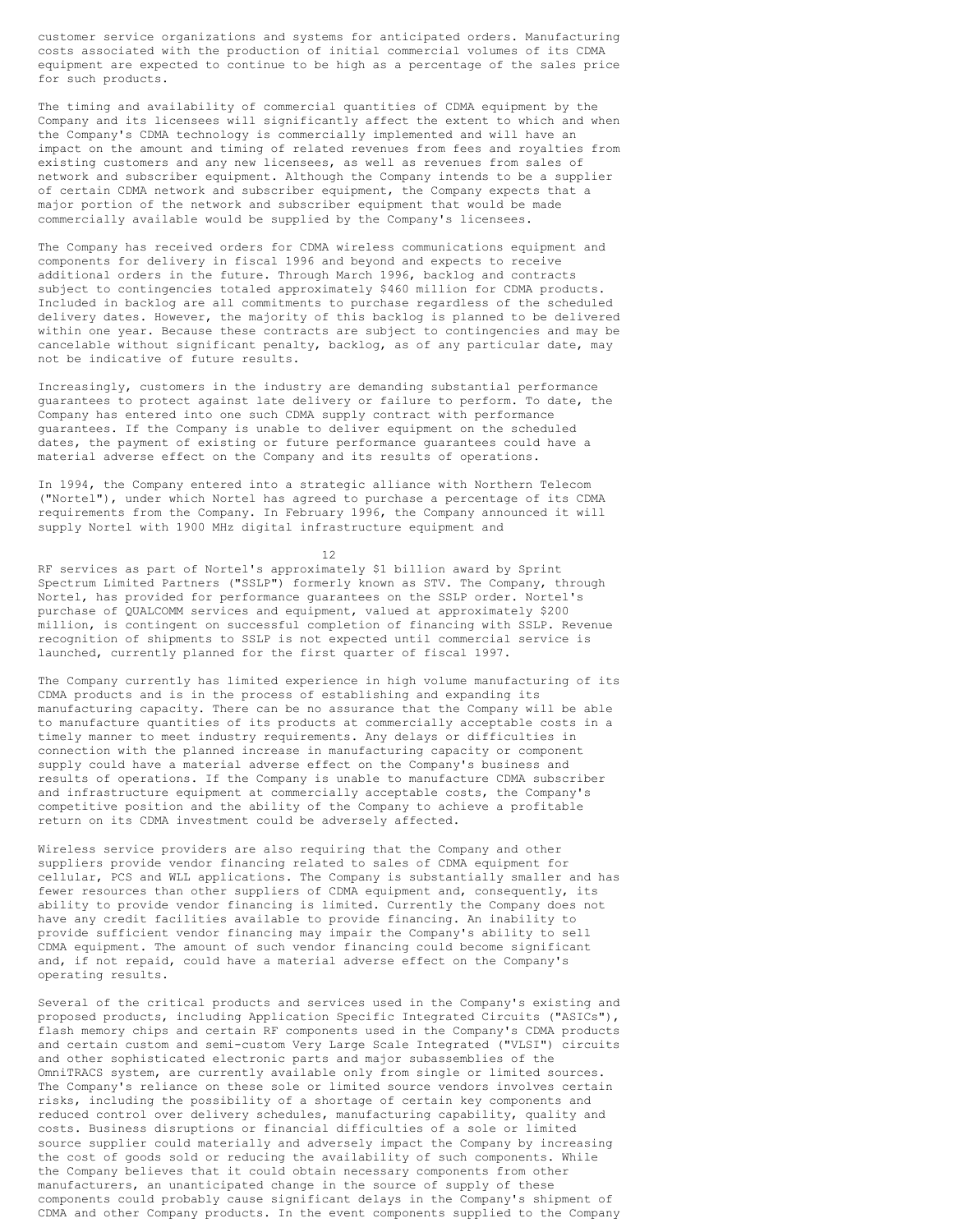do not meet performance specifications and renders the Company's products noncompliant with customer specifications, the Company may be required to seek customer waivers of such performance specifications in order to meet committed product delivery dates. There can be no assurance the Company would be able to obtain any such waivers. The Company is currently experiencing delays in obtaining specification compliant RF components in quantities necessary to fully meet the increasing demand for the Company's CDMA subscriber equipment. The Company is working with its vendors to obtain commercial volumes of specification compliant components. Continued delays in the availability of these components could adversely affect the Company's ability to manufacture subscriber equipment in the volumes and within the time frames required by its customers, which could have a material adverse effect on the Company's operating results.

In March 1994, the Company entered into a four-year development agreement with Globalstar, to design and develop subscriber equipment and ground communications segments of the Globalstar system through 1998. The revenues from this contract are expected to be in excess of \$300 million. It is anticipated that Globalstar will require capital of approximately \$2.2 billion prior to full scale commercial

13

implementation of the Globalstar system of which approximately \$1.4 billion has been raised to date. Such capital will be used, in part, to fund payment for the equipment to be developed by QUALCOMM. There can be no assurance that Globalstar will be successful in raising such capital or that delays or technical or regulatory developments will not arise which could adversely effect Globalstar's ability to purchase such equipment from QUALCOMM and which could have a material adverse effect on QUALCOMM's business and results of operations.

During December 1995, the Company entered into its first Globalstar handset license with Orbitel Limited Communications, to design, develop, manufacture and sell dual-mode Globalstar/GSM user terminals.

#### RESULTS OF OPERATIONS

The following table sets forth certain revenue and expense items as percentages of revenues:

#### <TABLE> <CAPTION>

|                                                    | Three Months Ended        |                        | Six Months Ended                 |                           |
|----------------------------------------------------|---------------------------|------------------------|----------------------------------|---------------------------|
|                                                    | March 31, 1996            | March 26, 1995         | March 31, 1996<br>-------------- | March 26, 1995            |
| $<$ S $>$                                          | $<<$ $<$ $>$              | --------------<br><<   | <<                               | -----------<br><<         |
| Revenues:                                          |                           |                        |                                  |                           |
| Communications systems                             | 70%                       | 63%                    | 65%                              | 65%                       |
| Contract services                                  | 19                        | 29                     | 20                               | 26                        |
| License and development fees                       | 11                        | 8                      | 15                               | 9                         |
| Total revenues                                     | $---$<br>100%             | $---$<br>100%          | $---$<br>100%                    | $---$<br>100%             |
|                                                    | $---$                     | $---$                  | $---$                            | $- - -$                   |
| Operating expenses:                                |                           |                        |                                  |                           |
| Communications systems                             | 53%                       | 36%                    | 48%                              | 35%                       |
| Contract services                                  | 12                        | 20                     | 14                               | 19                        |
| Research and development                           | 24                        | 20                     | 23                               | 21                        |
| Selling and marketing                              | 11                        | 9                      | 11                               | 10                        |
| General and administrative                         | 6                         | 10                     | 6                                | 10                        |
|                                                    | $---$                     | $---$                  | $---$                            | $---$                     |
| Total operating expenses                           | 106%<br>$---$             | 95%<br>$---$           | 102%<br>$---$                    | 95%<br>$- - -$            |
|                                                    |                           |                        |                                  |                           |
| Operating income (loss)                            | (6)                       | 5                      | (2)                              | 5                         |
| Interest income (expense), net                     | 4                         | 1                      | 5                                | 1                         |
| Minority interest                                  | $\overline{c}$<br>$- - -$ | $\mathcal{L}$<br>$---$ | $\overline{c}$<br>$---$          | $\overline{c}$<br>$- - -$ |
| Income before income taxes                         | $\star$                   | 8                      | 5                                | 8                         |
| Income tax benefit (expense)                       | 1                         | (1)                    | (1)                              | (1)                       |
| Net income                                         | $---$<br>1 <sup>°</sup>   | $---$<br>7%            | $---$<br>4%                      | $- - -$<br>7%             |
|                                                    | $- - -$                   | $---$                  | $---$                            | $- - -$                   |
| Communications systems costs as a                  |                           |                        |                                  |                           |
| percentage of communications                       |                           |                        |                                  |                           |
| systems revenues                                   | 76%                       | 57%                    | 73%                              | 54%                       |
| Contract services costs as a percentage            |                           |                        |                                  |                           |
| of contract services revenues<br>$\langle$ /TABLE> | 67%                       | 69%                    | 68%                              | 73%                       |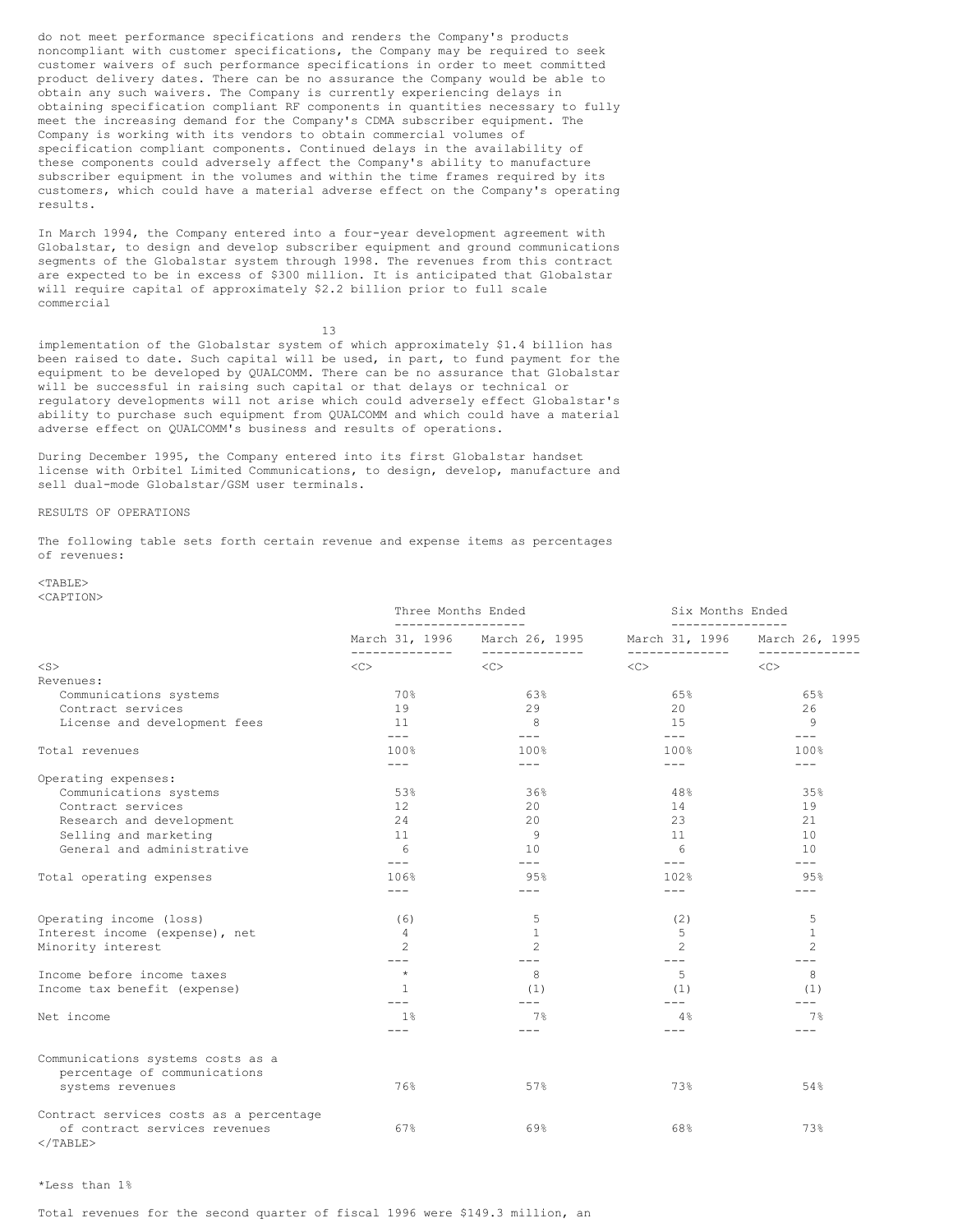increase of \$59.5 million or 66% compared to total revenues of \$89.8 million for the second quarter of fiscal 1995. Total revenues for the first six months of fiscal 1996 were \$295.9 million, an increase of 79% over total revenues of \$165.6 million for the first six months of fiscal 1995. Revenue growth for the second quarter and first six months of fiscal 1996 was primarily due to significant growth in CDMA subscriber equipment and ASIC chip sales, higher CDMA license fees, and increased contract service revenues from the Company's development agreement with Globalstar.

14

Communications systems revenues which consisted primarily of revenues from the sale of the Company's OmniTRACS system, both products and services, sales of CDMA subscriber and infrastructure equipment and ASIC sales to CDMA licensees and service providers were \$104.1 million, an increase of \$47.5 million or 84% over the second quarter in fiscal 1995. For the first six months of fiscal 1996, communications systems revenues were \$192.8 million, an 80% increase compared to revenues of \$107.0 million for the same period in fiscal 1995. Significant growth in revenues for the quarter and the first six months were primarily attributable to shipments of CDMA subscriber equipment and ASIC chip sales. CDMA product revenues are expected to represent an increasing share of communications system revenues as higher volumes of commercial products are shipped. For the first half of fiscal 1996, OmniTRACS revenue growth was attributable to increased international unit sales and higher domestic messaging revenues but was partially offset by a decline in domestic unit sales.

Contract services revenues totaled \$28.0 million in the second quarter of fiscal 1996 or 19% of total revenues, compared to \$25.7 million or 29% of total revenues for the second quarter of fiscal 1995. Contract services revenues for the first six months of fiscal 1996 increased to \$60.2 million from \$43.7 million for the same period in fiscal 1995, an increase of 38%. The increase of \$2.3 million for the quarter and \$16.5 million for the first six months resulted from the development agreement with Globalstar, which was partially offset by the decrease in CDMA contract services revenues due to the transitioning of the infrastructure and ASICs businesses from the development to the production stage and inclusion in communications systems.

License and development fees for the second quarter of fiscal 1996 increased to \$17.1 million or 11% of total revenues from \$7.5 million or 8% of total revenues for the second quarter of the prior fiscal year. License and development fees for the first six months of fiscal 1996 were \$42.8 million, compared to \$15.0 million for the same period in fiscal 1995. In the second quarter of fiscal 1996, CDMA license fees were generated from a subscriber license agreement signed with Nippondenso Co., Ltd., and additional new licenses and other fees and royalties from existing licensees. The Company expects to continue to experience considerable fluctuations in quarterly and yearly operating results in fiscal 1996 and beyond due to variations in the amount and timing of receipt of CDMA license fees and royalties.

Costs of communications systems, which consisted primarily of costs of manufacturing OmniTRACS units, CDMA subscriber and infrastructure equipment and ASICs components were \$78.9 million or 76% of communications systems revenues for the second quarter of fiscal 1996, compared to \$32.4 million or 57% of communications systems revenues for the same period in the prior fiscal year. For the first six months of fiscal 1996, communications systems costs were \$141.6 million or 73% of communications systems revenues, compared to \$58.1 million or 54% of communications systems revenues for the same period in fiscal 1995. The increase in communications systems costs as a percentage of communications systems revenues was primarily due to start-up costs associated with the manufacturing, increased customer service requirements, and increasing volumes of CDMA subscriber, infrastructure, and ASICs products which generate lower margins. In addition, OmniTRACS contributed to the increased cost as a percentage of revenues, as domestic margins were affected by lower average prices. The Company expects both of these trends to continue through fiscal 1996.

Contract service costs were \$18.7 million or 67% of contract service revenues for the second quarter of fiscal 1996, compared to \$17.6 million or 69% of contract service revenues for the second quarter of fiscal 1995. Contract service costs for the first six months of fiscal 1996 were \$41.0 million or 68% of contract service revenues, compared to \$31.9 million or 73% of contract service revenues for fiscal 1995. The dollar increase or the percentage decrease in contract services costs as a percentage of contract services revenues was primarily related to the significant growth of the Globalstar development contract.

Research and development expenses were \$35.3 million or 24% of revenues for the second quarter of fiscal 1996, compared to \$17.7 million or 20% of revenues for the second quarter of fiscal 1995. For the first six months of fiscal 1996, research and development costs were \$67.6 million or 23% of revenues, compared to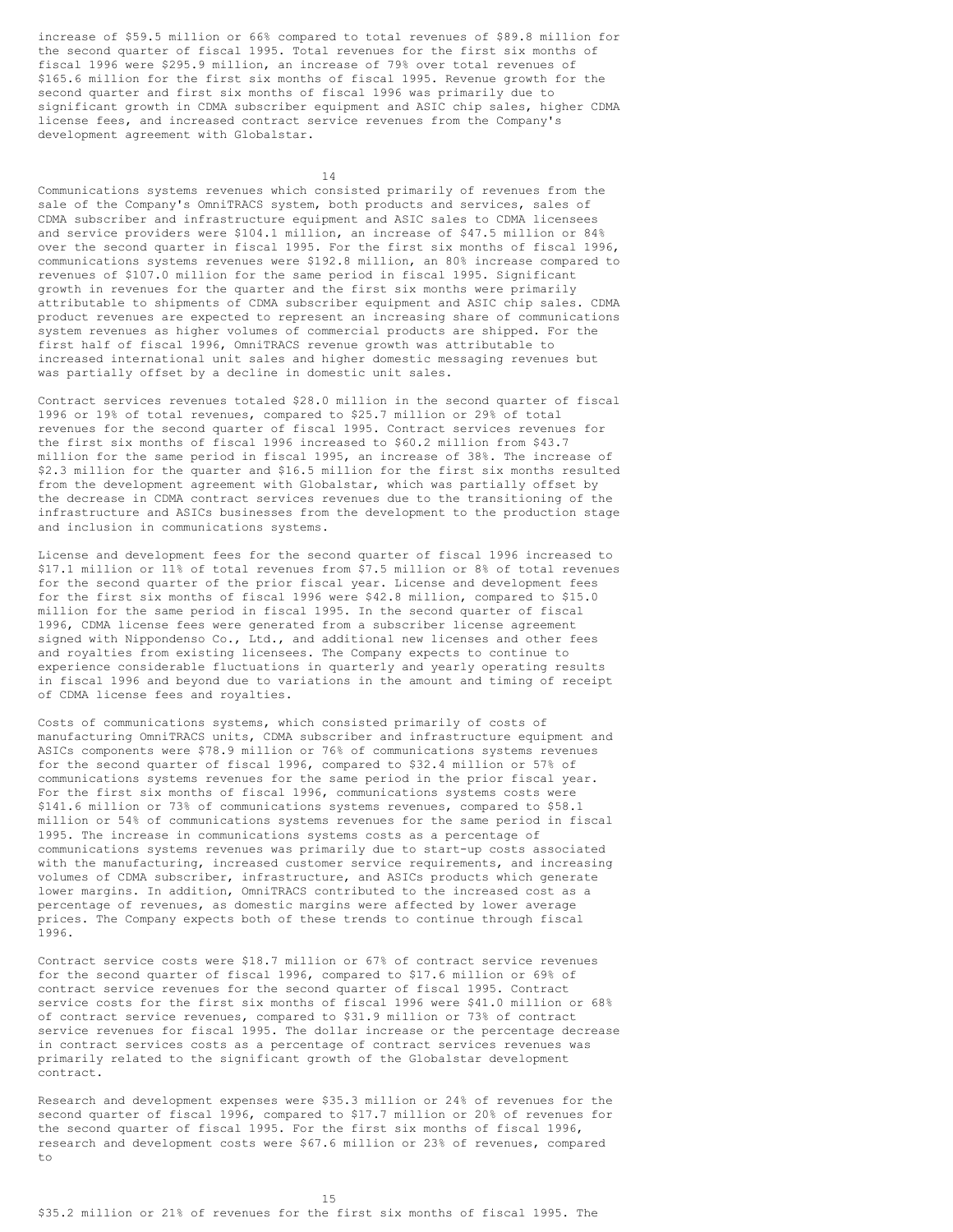dollar increase was attributed primarily to increased efforts towards the deployment of commercial CDMA infrastructure and subscriber equipment in 1996. Also contributing to the dollar amount were significant efforts related to CDMA ASIC development and continued OmniTRACS product development.

Selling and marketing expenses were \$16.5 million or 11% of total revenues for the second quarter fiscal 1996, compared to \$8.6 million or 9% of total revenues for the same quarter last year. For the first six months of fiscal 1996, selling and marketing expenses were \$32.0 million or 11% of revenues, compared to \$15.8 million or 10% of revenues for the same period in fiscal 1995. The dollar increase in selling and marketing expenses for the quarter and the six months was due primarily to significant growth in personnel and marketing expenses primarily related to the introduction of CDMA products in the domestic and international marketplace. Other contributors in marketing expense growth included trade shows, commissions, advertising and the establishment of foreign offices.

General and administrative expenses were \$8.5 million or 6% of total revenues for the second quarter of fiscal 1996, compared to \$9.2 million or 10% of total revenues for the second quarter of fiscal 1995. General and administrative expenses for the first six months of fiscal 1996 were \$19.6 million or 6% of revenues, compared to \$16.3 million or 10% of revenues for the same period in fiscal 1995. The decrease in the second quarter of fiscal 1996 was attributable to a one-time favorable settlement of outstanding litigation with Hughes Aircraft Company which had resulted in the release to income of a previously disclosed accrual of \$2.9 million recorded in the second half of fiscal 1995. The dollar increase in the first half of the fiscal year was primarily due to additional personnel and associated overhead costs necessary to support the overall growth in the Company's operations, which was partially offset by the reversal of the accrual. See Note 5.

Interest income was \$6.7 million during the second quarter of fiscal 1996, compared to \$1.6 million in the second quarter of fiscal 1995. For the first six months of fiscal 1996, interest income was \$14.5 million compared to \$3.3 million for the same period in fiscal 1995. The increase in the second quarter and for the first six months in fiscal 1996 was due to the public offering proceeds received in August 1995.

The minority interest reflects SONY's 49% share in the loss of QPE, a joint venture consolidated in the Company's financial statements.

The income tax benefit of \$1.4 million during the second quarter of fiscal 1996 represents a decrease of \$2.5 million as compared to the second quarter of fiscal 1995. Income tax expense was \$2.5 million for the first six months of fiscal 1996 compared to \$2.2 million for fiscal 1995. The benefit in the second quarter of fiscal 1996 was the result of the Company adjusting its year to date effective tax rate. The lower effective tax rate was generated primarily from additional tax losses from the Globalstar venture, providing a guarantee of Globalstar vendor financing obligations and increased qualified export sales of its Foreign Sales Corporation. See Note 4.

### LIQUIDITY AND CAPITAL RESOURCES

The Company anticipates that the cash and cash equivalents and investment balances of \$379.8 million at March 31, 1996, including interest earned thereon, will be used to fund working capital requirements related to the expansion of its operations, which includes increases in manufacturing capacity and facilities expansion, including construction or purchase of new buildings. Funds will also be used to support the continued development and deployment of the Company's CDMA technology and products for cellular, PCS and WLL applications, investment in joint ventures, equipment vendor financing, the acquisition of capital equipment and continued expansion of facilities. In addition, the Company may also invest in companies whose products or services complement or support the Company's manufacturing and supply capabilities or whose products or services complement or enhance the Company's current or future product or service offerings.

16

In the first half of fiscal 1996, \$76.5 million in cash was used by operations, compared to \$0.2 million used by operations in the first half of fiscal 1995. The increase in cash used by operations was primarily due to significant increases in net working capital requirements including inventories and accounts receivable. Inventories were \$64.5 million higher due primarily to increased procurement of components necessary to support the significant CDMA product manufacturing ramp-up which also involved increased supplier purchase commitments. The growth in receivables was due primarily to the increase of revenues.

Investments in capital expenditures, intangible assets and other entities totaled \$106.3 million in the first half of fiscal 1996, compared to \$42.5 million in the same period of fiscal 1995. Significant components in the first half of fiscal 1996 consisted of the purchase of \$95.8 million of capital assets, the purchase of intangible assets of \$3.8 million and the investment of \$6.7 million in entities in which the Company holds less than a 50% interest. In the first half of fiscal 1996, the Company purchased a manufacturing and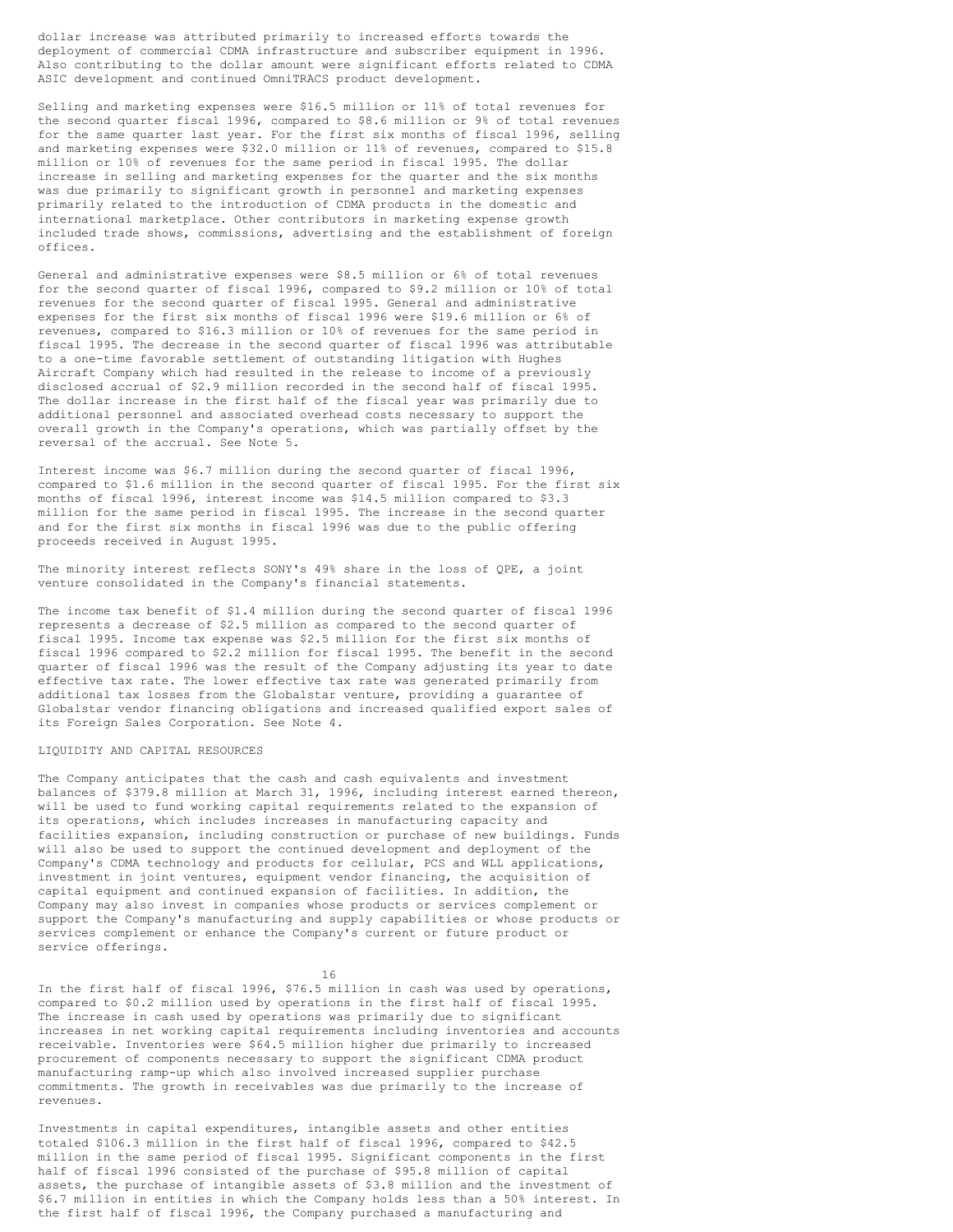research facility for approximately \$31.5 million. In addition, capital expenditures were higher due to the construction of a new engineering facility, increased building improvements relating primarily to the new manufacturing and research facility, and higher computer, machinery and equipment expenditures.

The Company has provided \$30 million in financing to NextWave in connection with their plans to bid on PCS licenses in the current C-block auctions by the FCC. The funding originally consisted of \$5 million of equity and \$25 million in a convertible secured loan. Funds used for the financing were primarily derived from the public offering made in August 1995. As part of the transaction, NextWave has committed to purchase a portion of its PCS infrastructure and subscriber equipment requirements from the Company. In March 1996, the Company increased its equity stake to \$20 million by converting \$15 million of the convertible secured loan balance to equity. The loan balance is now \$10 million. The Company holds less than 10% of NextWave's outstanding shares and is accounting for its investment under the cost method. The Company expects its ownership percentage to decrease in the future as NextWave raises additional equity. See Note 5.

In the first half of fiscal 1996, the Company's financing activities provided net cash of \$8.6 million compared to \$8.6 million in the first half of fiscal 1995. The first half of fiscal 1996 included proceeds from the sale and lease back of manufacturing equipment to QPE, additional contributions received from SONY related to the QPE joint venture, and the issuance of common stock under the Company's stock option and employee stock purchase plan, which were partially offset by the retirement of the \$20 million note on the San Diego Design Center. Net cash provided in the first half of fiscal 1995 was primarily related to additional contributions received from SONY related to the QPE joint venture, and the issuance of common stock under the Company's stock option and employee stock purchase plan.

The Company is continually evaluating potential strategic alliances with U.S. and international companies for further commercialization of its CDMA technology for cellular, PCS and WLL applications worldwide.

The actual amount and timing of working capital and capital equipment expenditures that the Company may incur in future periods may vary significantly. This will depend upon numerous factors, including the extent and timing of the commercial deployment of the Company's CDMA technology in the U.S. and worldwide, investments in ventures or other forms of strategic alliances, the requirement to provide CDMA vendor financing, the growth in personnel and related facility expansion and the increase in manufacturing capacity.

The Company may need additional capital which may be derived through additional debt or equity financing, or through other sources. There can be no assurances such capital will be available or, if available, that it will be on acceptable terms.

17

Item 1. Legal Proceedings See Note 5 of Notes to Condensed Consolidated Financial Statements.

Item 2. Changes in Securities Not applicable.

PART II - OTHER INFORMATION

Item 3. Defaults Upon Senior Securities Not applicable.

Item 4. Submission of Matters to a Vote of Security Holders

The Company's Annual Meeting of Stockholders (the "Annual Meeting") was held on February 6, 1996. At the Annual Meeting, the stockholders of the Company (i) elected each of the persons listed below to serve as a Class II director of the Company until the 1999 Annual Meeting of Stockholders or until his/her successor is elected; (ii) approved the Company's 1991 Stock Option Plan, as amended, to increase the aggregate number of shares of Common Stock authorized for issuance under such plan by 6,000,000 shares; (iii) approved the Company's 1991 Employee Stock Purchase Plan, as amended, to increase the aggregate number of shares of Common Stock authorized for issuance under such plan by 1,000,000 shares; (iv) approved the Company's Executive Retirement Matching Contribution Plan and authorized 100,000 shares of Common Stock for issuance under such plan; and (v) ratified the selection of Price Waterhouse LLP as the Company's independent accountants for the fiscal year ending September 29, 1996.

The Company had 64,775,618 shares of Common Stock outstanding as of December 15, 1995, the record date for the Annual Meeting. At the Annual Meeting, holders of a total of 58,276,396 shares of Common Stock were present in person or represented by proxy. The following sets forth information regarding the results of the voting at the Annual Meeting:

Proposal 1: Election of Class II Directors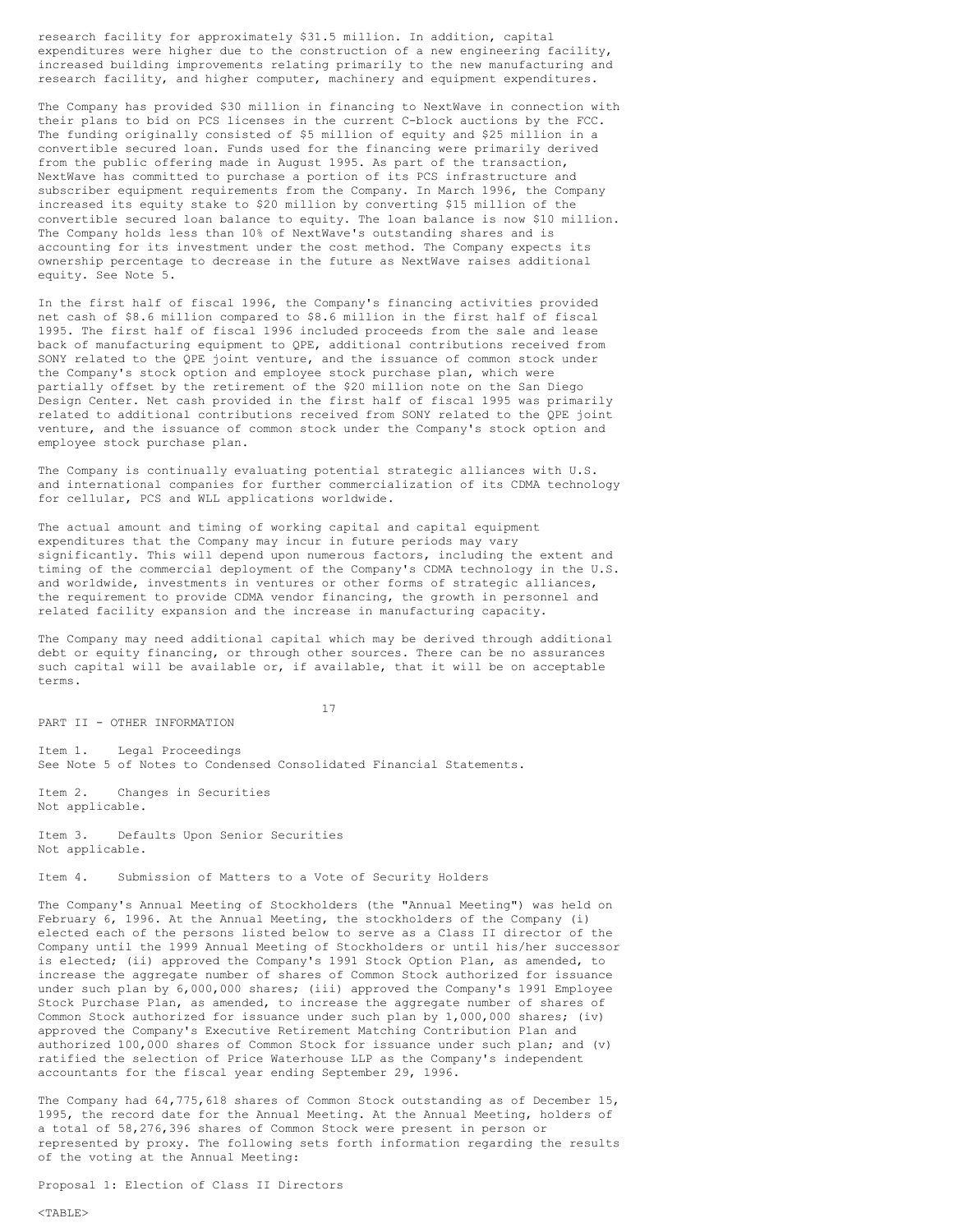Shares Voting Shares Director In Favor Withheld (1999) (1999) (1999) (1999) (1999) (1999) (1999) (1999) (1999) (1999) (1999) (1999) (1999) (1999) (1999) (1999) (1999) (1999) (1999) (1999) (1999) (1999) (1999) (1999) (1999) (1999) (1999) (1999) -------- ---------- -------- <S> <C> <C> Jerome S. Katzin 58,092,112 184,284<br>Duane A. Nelles 58,125,421 150,975 Duane A. Nelles 58,125,421 150,975<br>
Janice Obuchowski 58,156,453 119,943 Janice Obuchowski 58,156,453 119,943<br>Brent Scowcroft 58,096,743 179,653 Brent Scowcroft 58,096,743<br>Frank Savage 57,476,319 Frank Savage 31 and 57,476,319 800,077  $<$ /TABLE $>$ Directors whose term of office continued after the annual meeting are: Harvey P. White, Richard C. Atkinson, Peter M. Sacerdote, Marc I. Stern, Irwin Mark Jacobs, Andrew J. Viterbi, Adelia A. Coffman and Neil Kadisha. Proposal 2: Approval of the 1991 Stock Option Plan as Amended <TABLE> <CAPTION>  $\langle S \rangle$   $\langle C \rangle$ Votes in favor: 29,782,573 Votes against: 9,801,442<br>Abstentions: 203,650 Abstentions: 203,650<br>Broker non-votes: 24,987,953 Broker non-votes: </TABLE> 18 Proposal 3: Approval of the 1991 Employee Stock Purchase Plan as Amended  $<$ TABLE> <CAPTION>  $\langle S \rangle$   $\langle C \rangle$ Votes in favor: 39,882,494 Votes against: 1,327,781 Abstentions: 176,725<br>Broker non-votes: 24,388,618 Broker non-votes:  $\langle$ /TABLE> Proposal 4. Approval of the Executive Retirement Matching Contribution Plan  $<$ TABLE> <CAPTION>  $\langle S \rangle$   $\langle C \rangle$ Votes in favor: 38,700,656<br>Votes against: 1,875,422 Votes against: 1,875,422<br>Abstentions: 299,859 Abstentions: 299,859<br>Broker non-votes: 23,899,681 Broker non-votes:  $<$ /TABLE $>$ Proposal 5. Ratification of Selection of Independent Accountants  $<$ TABLE $>$ <CAPTION>  $\langle S \rangle$   $\langle C \rangle$ Votes in favor: 57,910,073<br>Votes against: 57,910,073 Votes in Lavoi.<br>
Votes against: 172,729<br>
Abstentions: 102,257 Abstentions: 102,257<br>Broker non-votes: 6,590,559 Broker non-votes:  $\langle$ /TABLE> Item 5. Other Information Not applicable. Item 6. Exhibits and Reports on Form 8-K (a) Exhibit 11.1-Computation of Earnings Per Share (b) Reports on Form 8K No reports on Form 8-K have been filed during the quarter for which

<CAPTION>

this report is filed.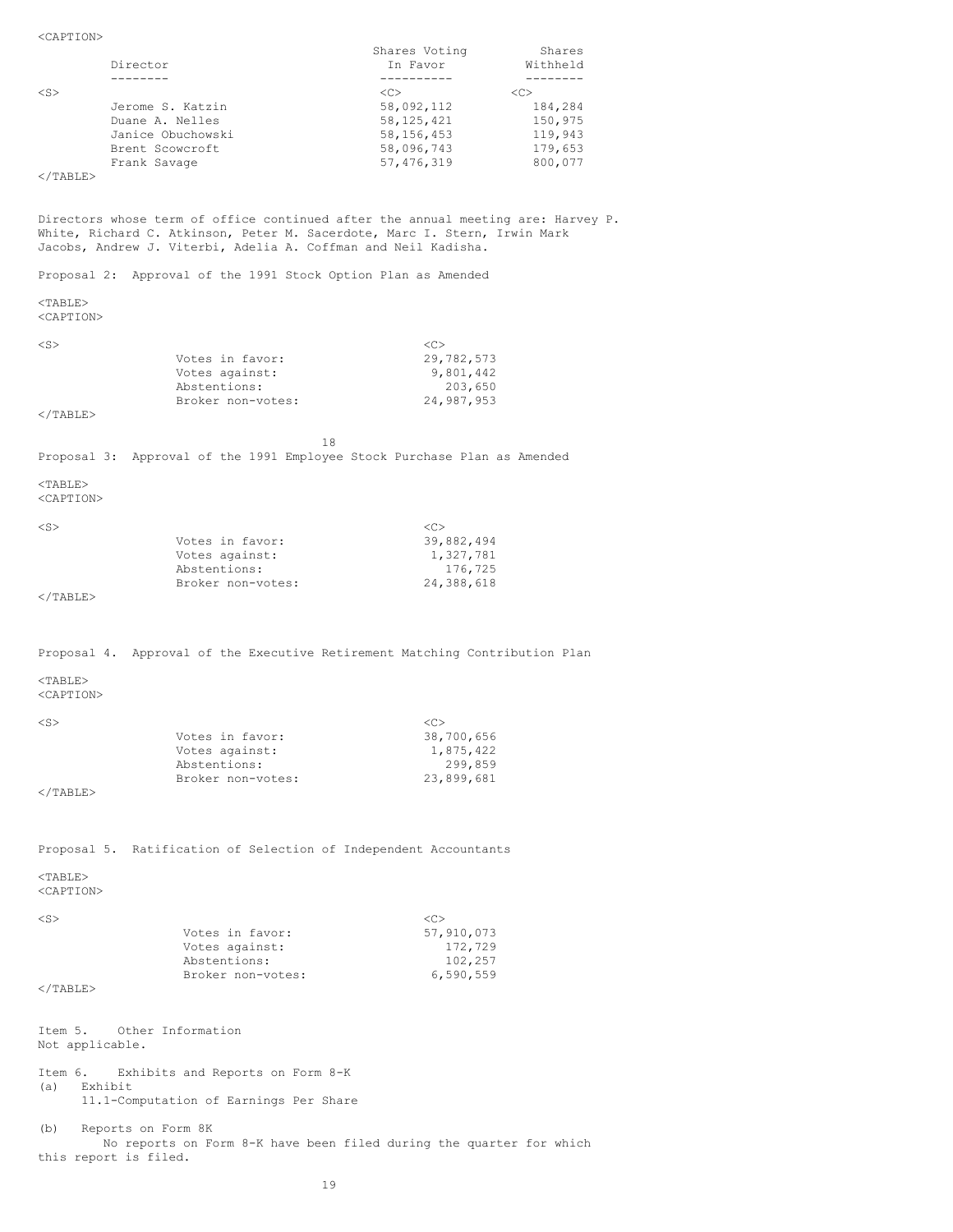## QUALCOMM Incorporated

## COMPUTATION OF EARNINGS PER SHARE (In thousands, except per share amounts)

<TABLE> <CAPTION>

|                                                                                     |                                              | Three months ended Six months ended<br>March 31, 1996 March 26, 1995 March 31, 1996 March 26, 1995 |                                                            |                                                                           |
|-------------------------------------------------------------------------------------|----------------------------------------------|----------------------------------------------------------------------------------------------------|------------------------------------------------------------|---------------------------------------------------------------------------|
| $<$ S $>$<br>NET INCOME (1)                                                         | $\langle$ C> $\rangle$<br>\$1,465<br>======= | $\langle C \rangle$<br>\$6,047                                                                     | $\langle C \rangle$<br>\$11,579<br>$=$ $=$ $=$ $=$ $=$ $=$ | $\langle C \rangle$<br>\$11,994<br>and a more and a more and a more and a |
| WEIGHTED AVERAGE<br>NUMBER OF COMMON<br>SHARES OUTSTANDING                          | 65,262                                       | 51,881                                                                                             | 65,009                                                     | 51,734                                                                    |
| COMMON STOCK<br>EQUIVALENT SHARES(2)                                                | 4,896<br>-------                             | 3,237<br>$- - - - - - -$                                                                           | 4,664                                                      | 3,494<br>$- - - - - - -$                                                  |
| TOTAL NUMBER OF SHARES<br>FOR COMPUTING PRIMARY<br>EARNINGS PER SHARE 70,158 55,118 |                                              |                                                                                                    | 69,673 55,228                                              |                                                                           |
| INCREMENTAL SHARES FOR<br>COMPUTING FULLY<br>DILUTED EARNINGS<br>PER SHARE (3)      |                                              | 1,496<br>-------                                                                                   | 29<br>--------                                             | 748<br>-------                                                            |
| TOTAL NUMBER OF<br>SHARES FOR<br>COMPUTING FULLY<br>DILUTED EARNINGS<br>PER SHARE   | 70,158<br>$=$ ======                         | 56,614 69,702                                                                                      |                                                            | 55,976<br>$\qquad \qquad \displaystyle =\qquad \qquad \qquad \qquad$      |
| PRIMARY EARNINGS<br>PER SHARE                                                       | \$0.02                                       | \$0.11                                                                                             | \$0.17                                                     | \$0.22                                                                    |
| FULLY DILUTED<br>EARNINGS PER<br>SHARE (4)<br>$\langle$ /TABLE>                     | \$0.02                                       | \$0.11                                                                                             | $S_0.17$                                                   | \$0.21                                                                    |

- - -----------

(1) The Company's fiscal quarter ended on the last Sunday of March.

(2) Includes outstanding options and warrants for common stock.

- (3) The incremental shares for fully diluted earnings per share reflects the dilutive effect of stock options and warrants at the higher of the average or ending market price during the reporting period.
- (4) This calculation is submitted in accordance with Regulation S-K item 601(b)(11).